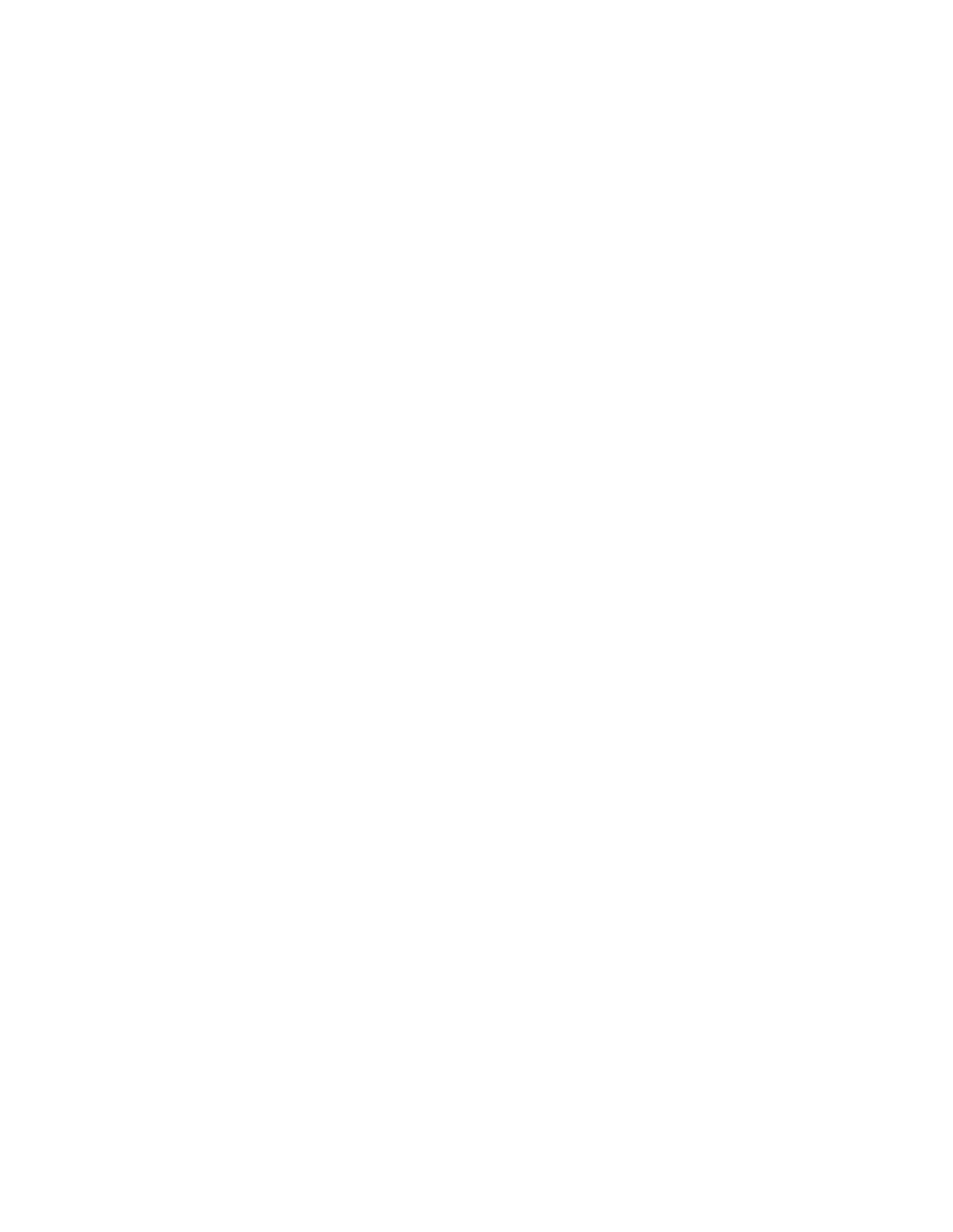EPA 542/R-04/002 April 2004 <http://www.epa.gov/tio> <http://cluin.org>

# **Monitoring Arsenic in the Environment: A Review of Science and Technologies for Field Measurements and Sensors**

Dan Melamed Office of Superfund Remediation and Technology Innovation Now with the U.S. Department of Energy

Office of Solid Waste and Emergency Response U.S. Environmental Protection Agency Washington, DC 20460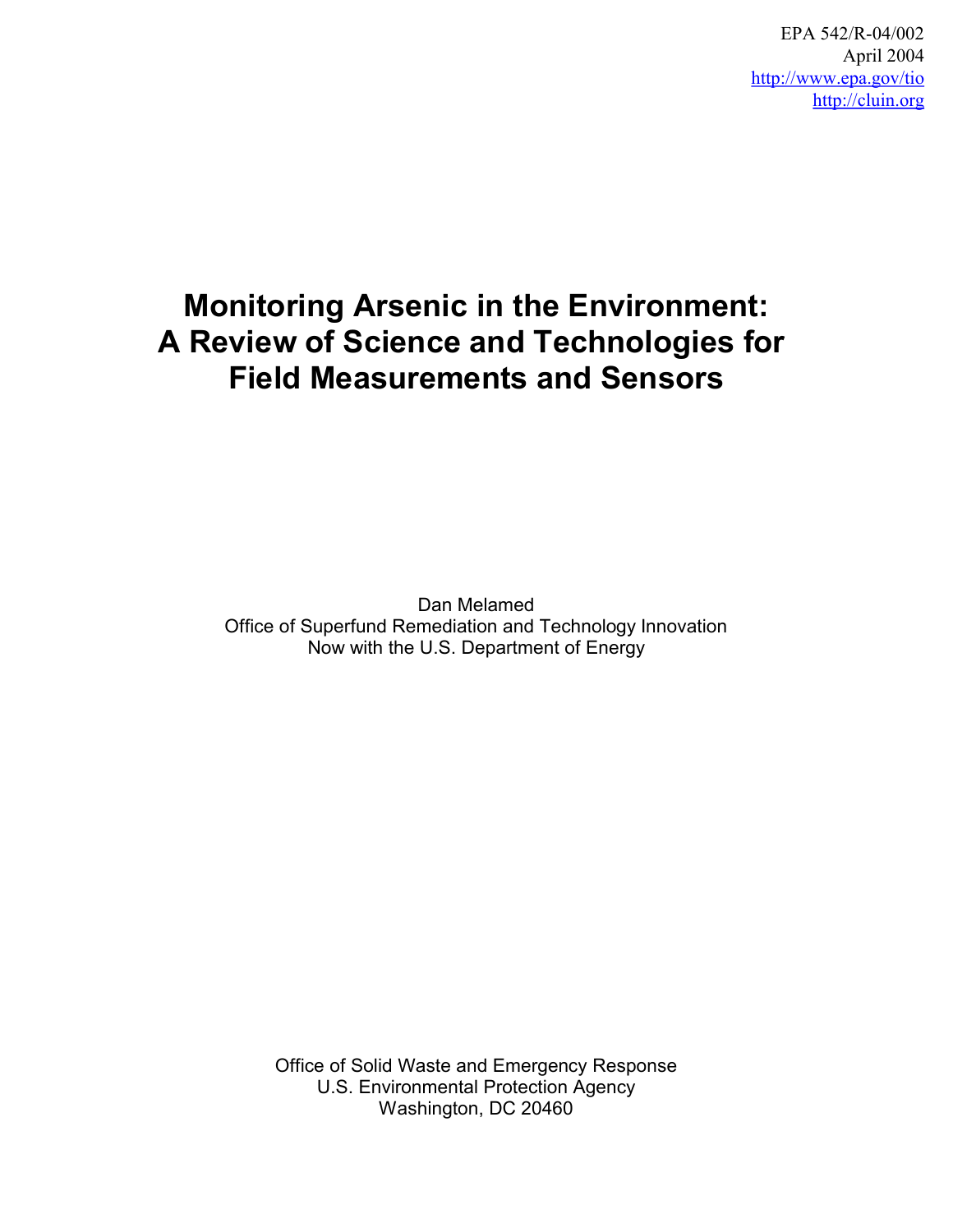## **Notice**

Preparation of this report has been funded in part by the U.S. Environmental Protection Agency (EPA) under contract number 68-W-03-038. Mention of trade names or commercial products does not constitute endorsement or recommendation for use. A limited number of printed copies of *Monitoring Arsenic in the Environment: A Review of Science and Technologies for Field Measurements and Sensors* is available free of charge by mail or by facsimile from:

U.S. EPA/National Service Center for Environmental Publications (NSCEP) P.O. Box 42419 Cincinnati, OH 45242-2419 Telephone: (513) 489-8190 or (800) 490-9198 Fax: (513) 489-8695

A portable document format (PDF) version of the report is available for viewing or downloading from the Hazardous Waste Cleanup Information (CLUIN) web site at [http://clu-in.org/.](http://clu-in.org/) Printed copies can also be ordered through that web address, subject to availability.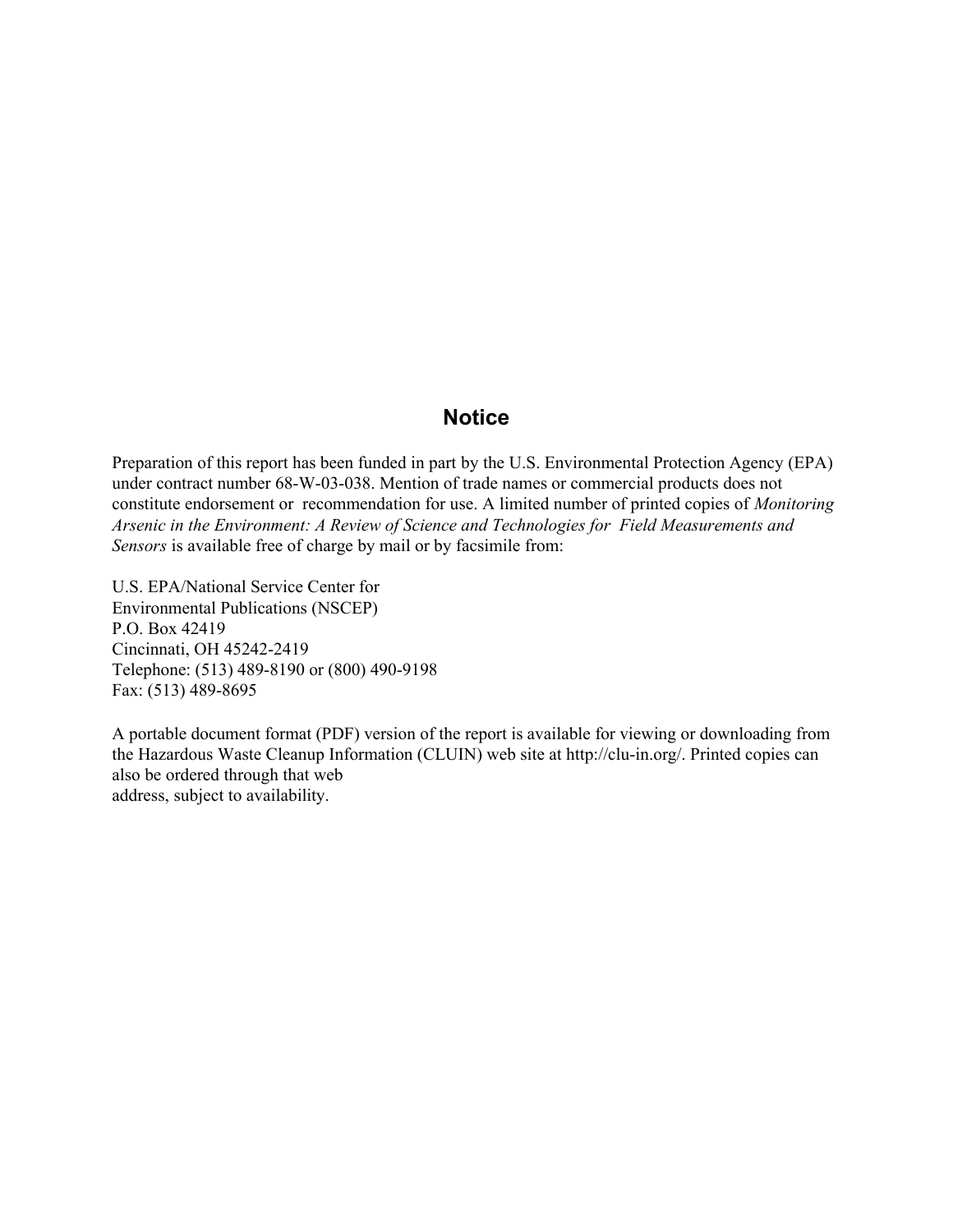## **Monitoring Arsenic in the Environment: A Review of Science and Technologies for Field Measurements and Sensors**

## **Abstract**

This report reviews field assays and other technologies with the potential to measure and monitor arsenic in the environment. The strengths and weaknesses of the various assays are discussed with respect to their sensitivity, ability to detect the chemical states of arsenic, performance in various media, potential interferences, and ease of operation. The report, which relies mainly on government documents and the published literature, examines the state of the science and development efforts of selected technologies.

## **Table of Contents**

| Laser Induced Breakdown Spectroscopy (LIBS) for the Detection of Arsenic  15 |  |
|------------------------------------------------------------------------------|--|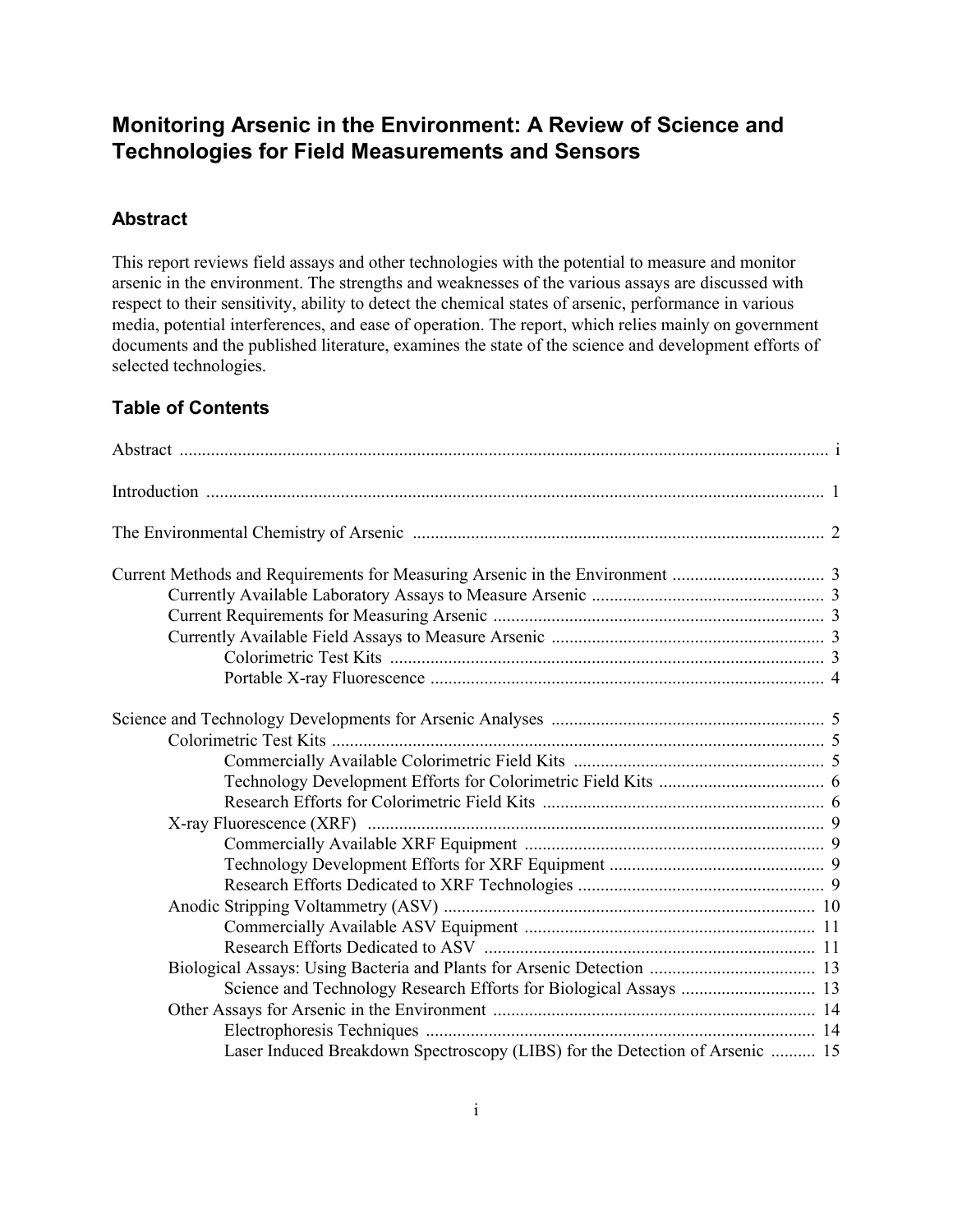| New Analytical Technologies with Possible Applications for Arsenic Analysis  15 |  |
|---------------------------------------------------------------------------------|--|
|                                                                                 |  |
|                                                                                 |  |
|                                                                                 |  |
|                                                                                 |  |
|                                                                                 |  |
|                                                                                 |  |
|                                                                                 |  |

# **TABLES**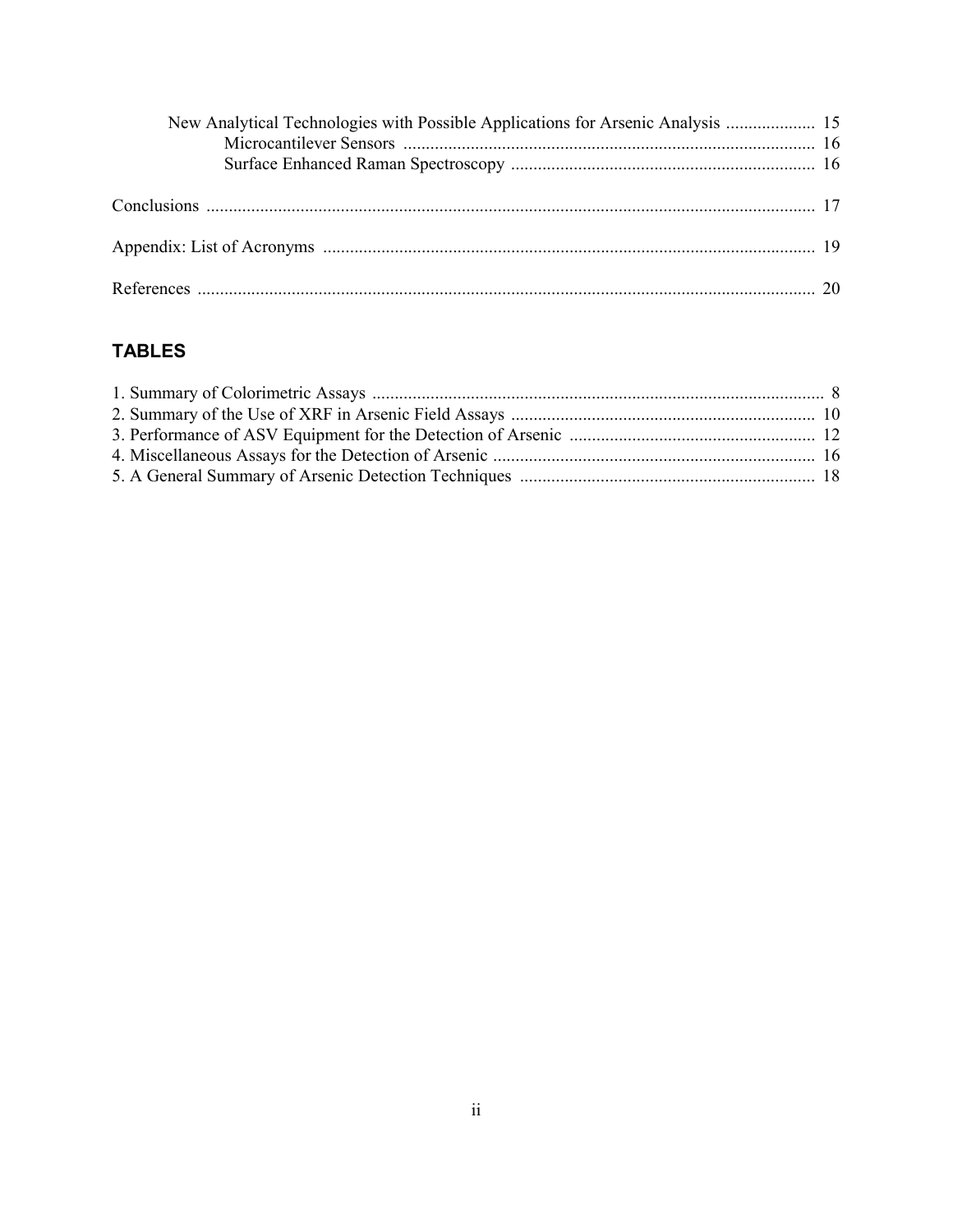#### **Introduction**

Arsenic is a well-known toxic chemical that the Environmental Protection Agency (EPA) and the World Health Organization (WHO)<sup>1</sup> list as a known carcinogen. Arsenic is found in a wide variety of chemical forms throughout the environment and can be readily transformed by microbes, changes in geochemical conditions, and other environmental processes.<sup>2</sup> While arsenic occurs naturally, it also may be found as a result of a variety of industrial applications,<sup>3</sup> including leather and wood treatments,<sup>4</sup> and pesticides.<sup>5</sup> Man-made arsenic contamination results mainly from manufacturing metals and alloys, refining petroleum, and burning fossil fuels and wastes. These industrial activities have created a strong legacy of arsenic pollution throughout the United States.

The combination of high toxicity and widespread occurrence has created a pressing need for effective monitoring and measurement of arsenic in soil and groundwater. Toxic levels of arsenic have been detected in water supply wells in the United States<sup>6</sup> and abroad,<sup>7</sup> creating a health risk for a large fraction of the world's population and a direct, Superfund-driven need to monitor and measure arsenic for the effective remediation of waste sites. Arsenic is second only to lead as the main inorganic contaminant in the original National Priority List (NPL) of Superfund sites.<sup>8</sup> It also is one of the toxic materials regulated under the Resource Conservation and Recovery Act (RCRA). Therefore, the need exists for arsenic monitoring at Superfund sites, RCRA landfills, facilities handling arsenic-containing wastes, and sites where arsenic is found at toxic levels in groundwater.

Unlike organic pollutants, arsenic cannot be transformed into a non-toxic material; it can only be transformed into a form that is less toxic when exposed to living organisms in the environment. Because arsenic is a permanent part of the environment, there is a long-term need for regular monitoring at sites where arsenic-containing waste has been disposed of and at sites where it occurs naturally at elevated levels. A range of analytical field assay methods for pollutants, such as arsenic, provide valuable tools to support improved site characterization initiatives, such as the Triad method from EPA,<sup>9</sup> and the Adaptive Sampling and Analysis Programs (ASAP) from the Department of Energy (DOE). $10$ 

This paper presents a brief overview of the scientific literature on existing technologies that are available for detecting arsenic in soil, waste, and groundwater and includes research developments that may affect those technologies. The focus is on fieldable technologies, including those that could be used as long-term remote sensors and in hand-held or readily portable devices for detecting arsenic in the field. This review intends to provide a critical overview of existing methods and technologies under development and offers insights into the most plausible future developments for detecting arsenic in the field.

One of the main sources of information on current analytical technologies is EPA's publication SW-846, "Test Methods for Evaluating Solid Waste, Physical/Chemical Methods,"<sup>11</sup> which is a compendium of analytical and sampling methods that have been evaluated and approved for use in complying with RCRA regulations. EPA's Environmental Technology Verification (ETV) Program is another source of information on current analytical technologies. The ETV program verifies the performance of innovative, commercially available environmental technologies. Lastly, the Department of Defense (DOD) through the Environmental Security Technology Certification Program (ESTCP) demonstrates and validates promising innovative technologies for the military's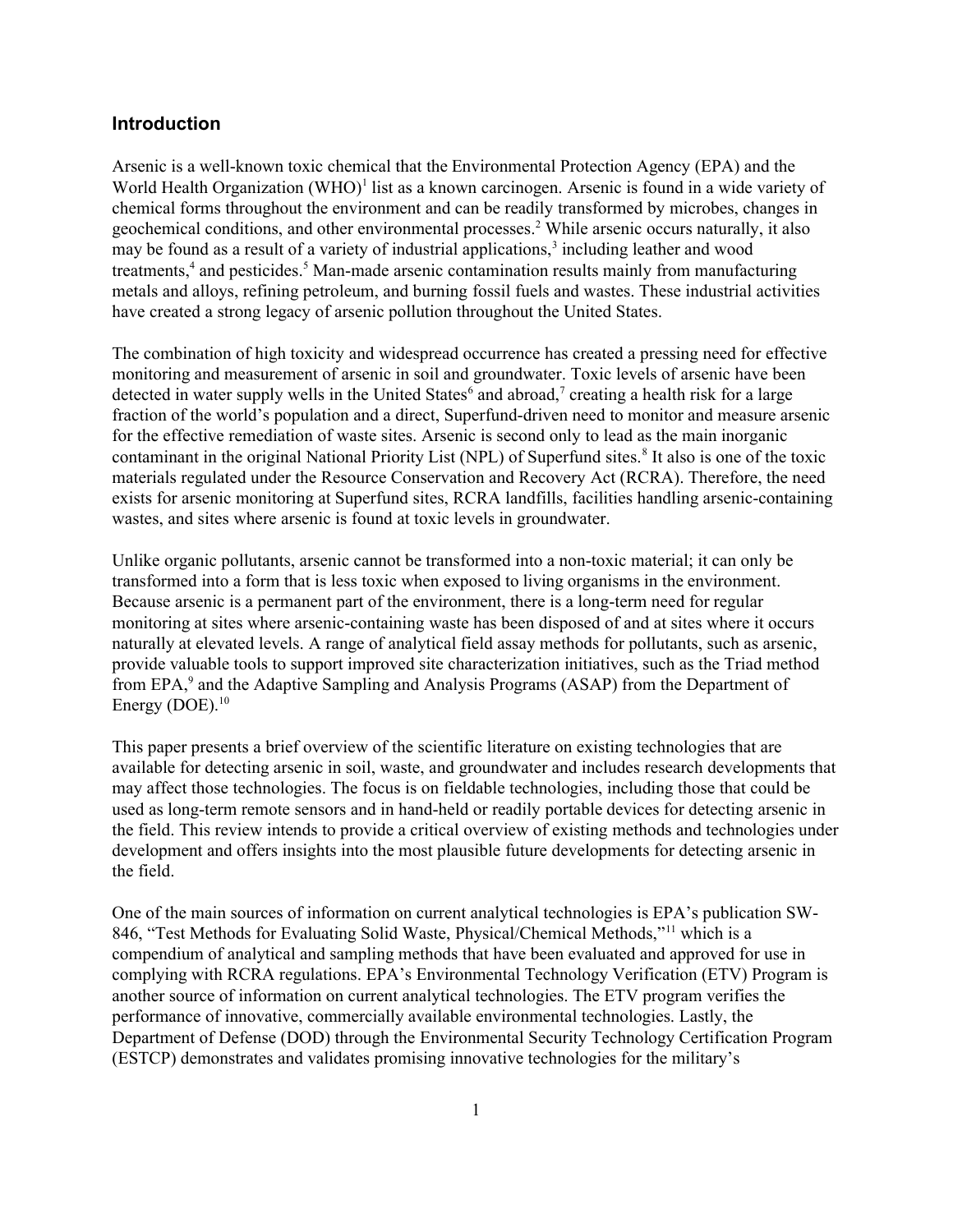environmental needs. Although the scope of this paper emphasizes the relevant technologies for arsenic detection and measurement listed in SW-846 or evaluated by the ETV and ESTCP programs, non-government research is also included.

This review also draws on publicly available information from two major government programs that fund research on technologies, including those dedicated to arsenic detection and related applications. DOD has developed a wide variety of technologies to address environmental problems, such as arsenic, at military sites through its Strategic Environmental Research and Development Program (SERDP). The Small Business Innovation Research (SBIR) Program, which is associated with every federal agency, fosters a science and technology research effort for small businesses that develop commercial technologies that assist government agencies to achieve their mission.

#### **The Environmental Chemistry of Arsenic**

Arsenic is commonly found throughout the environment in a wide array of chemical species that vary in toxicity and mobility. Many of these chemical species can be transformed due to biological activity or other changes in the environment, such as a change in oxidation-reduction potential and pH. This prospect for natural environmental change creates the possibility that a wide variety of arsenic species are constantly transforming at any time. To determine the potential transformation and risk of arsenic in the environment for remedy decisions, the analysis of environmental samples should include identifying and quantifying both the total quantity of arsenic present and the specific chemical forms present, a procedure known as speciation.<sup>12, 13</sup>

However, speciation by a laboratory is expensive and the sample collection methods to ensure the preservation of in situ conditions are difficult and expensive. As a result, speciation may be costeffective only when it is important to the fate and transport analysis or the risk assessment, but always should be considered when it does not add too much to the cost. Although the goal of most of the techniques examined in this paper is to measure all of the arsenic present in a sample, when possible the applicability of specific techniques to determine the speciation of an arsenic sample is also discussed.

The main species of arsenic found in the environment are the arsenic (III) and arsenic (V) oxyacids. In many environments, the arsenic (V) is often deprotonated as an arsenic (V) or arsenate anion; in contrast the arsenic (III) oxyacid remains in its neutral form as arsenite. Arsenate, arsenate anions, along with neutral arsenite constitute the main targets for field analytical assays. In contaminated soils, inorganic arsenate is the predominant species.<sup>14</sup> In general, the arsenate and other arsenic (V) specie<sup>7</sup> are immobilized on geologically available surfaces, usually as iron oxides.<sup>15</sup> Although arsenic  $(V)$ compounds are considered a low risk, bacterial<sup>16</sup> and other environmental activities can readily convert them back into more mobile and more toxic forms of arsenic.

Groundwater and soil also contain organoarsenic species: monomethylarsenic acid, dimethylarsenic acid, trimethylarsine oxide, and trimethyl arsine. In general organoarsenic compounds are less toxic than their corresponding oxyacids.17 Although usually found in lower concentrations, under the right conditions, they can be found in very high concentrations. In freshwater lakes, methylated arsenic can make up to 60% of the total arsenic.<sup>18</sup> There are also arsenic sulfur species that constitute a sizable portion of arsenic geology<sup>7</sup> and reducing environments in sediment and in solution.<sup>2, 19, 20</sup> Although all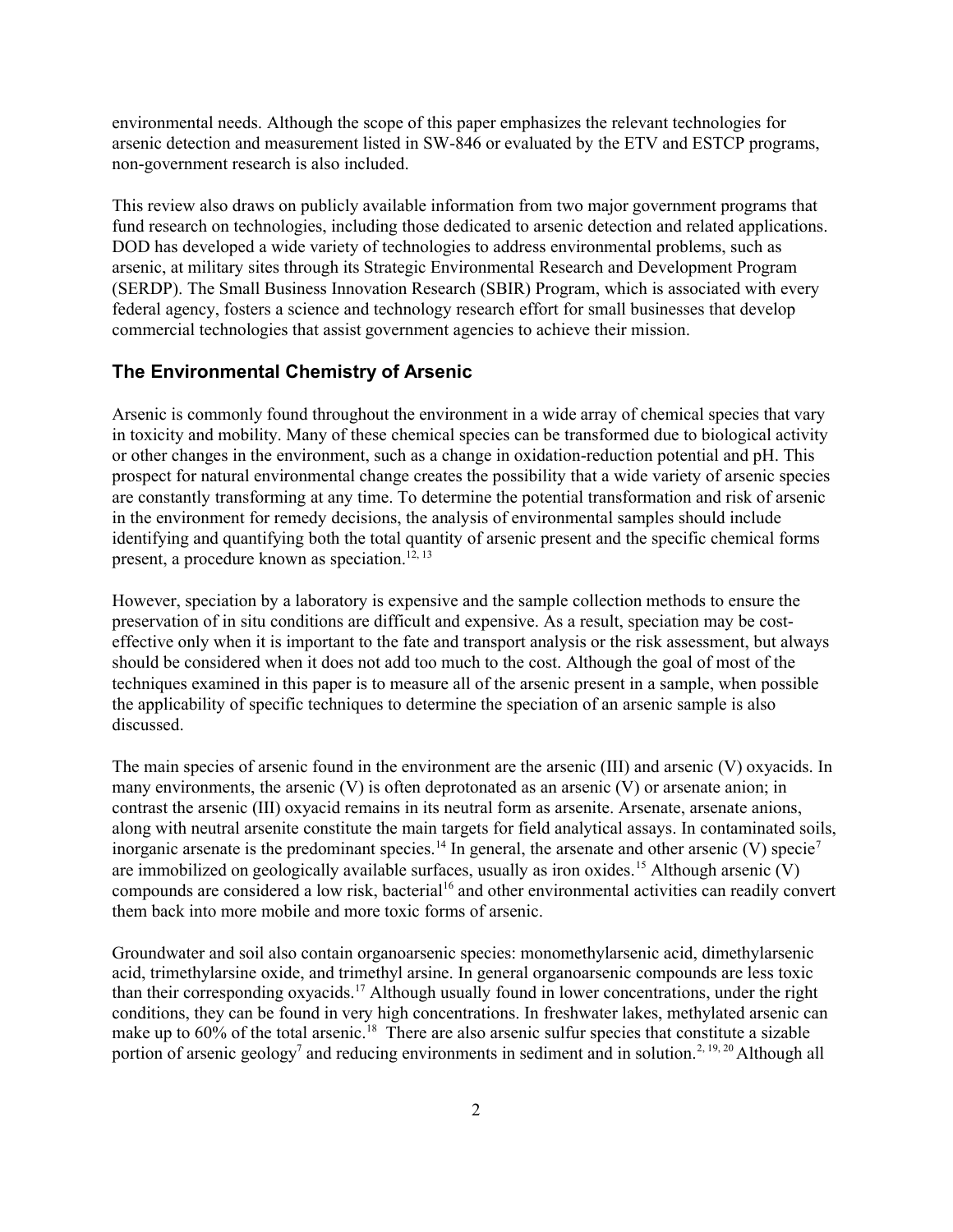of these species are not as common or currently believed to be as toxic as arsenic oxyacids they constitute a sizable fraction of the naturally occurring arsenic and should be a target in field measurements.

Another important key to understanding the environmental risk from arsenic is bioavailability, defined as the measure of the amount of arsenic that can be absorbed by a living organism. Although bioavailability is likely to play a strong role in future environmental regulatory decisions,  $2\overline{1}$  it has not received widespread regulatory and public acceptance.<sup>22</sup> Also, the techniques for measuring bioavailable arsenic are varied and the subject of ongoing research, which goes beyond the scope of this review.

#### **Current Methods and Requirements for Measuring Arsenic in the Environment**

#### Currently Available Laboratory Assays to Measure Arsenic

Fixed laboratory assays are generally required to accurately measure arsenic in an environmental sample to parts per billion (ppb) levels, defined here as  $\mu$ g/L for water or  $\mu$ g/kg for solids. The preferred laboratory methods for the measurement of arsenic involve pretreatment, either with acidic extraction or acidic oxidation digestion of the environmental sample. Pretreatment transfers all of the arsenic in the sample into an arsenic acid solution, which is subsequently measured using any one of several accepted analytical methods, such as Atomic Fluorescence Spectroscopy  $(AFS)$ ,  $^{23}$  Graphite Furnace Atomic Absorption (GFAA), Hydride Generation Atomic Absorption Spectroscopy (HGAAS), Inductively Coupled Plasma-Atomic Emission Spectrometry (ICP-AES), and Inductively Coupled Plasma-Mass Spectrometry (ICP-MS).<sup>24</sup> These instruments are bulky, expensive to operate and maintain, and require fully equipped laboratories to maintain and operate. Field assays, in which lower sensitivities may be acceptable for purposes of sample screening or site surveys, strive for similar detection goals as fixed lab methods, are relatively inexpensive, and can produce a large number of screening results in a short time.

#### Current Requirements for Measuring Arsenic

The current maximum contaminant level (MCL) for all forms of arsenic in groundwater is 50  $\mu$ g/L (50) ppb), set by EPA in 1975 based on a Public Health Service standard originally established in 1942. On January 22, 2001 EPA adopted a new standard for arsenic in drinking water at 10 ppb, to be enforced by January 2006.<sup>25</sup> Arsenic contaminated waste is restricted under RCRA as a hazardous waste and must be treated to meet limits determined by a prescribed extraction protocol, the toxicity characteristic leaching procedure (TCLP). Arsenic contaminated soil is often treated as a hazardous waste with the same limitations on treatment or disposal although other regulations may also apply.<sup>26, 27</sup> The new groundwater limits may affect disposal procedures for waste containing arsenic, increasing the pressure to monitor RCRA waste sites for the potential leaching of arsenic into groundwater.

#### Currently Available Field Assays to Measure Arsenic

#### Colorimetric Test Kits

Field kits have been used extensively to test for arsenic in groundwater, and in many cases, it is the only assay applied. The current baseline methodology involves a variety of technologies that are all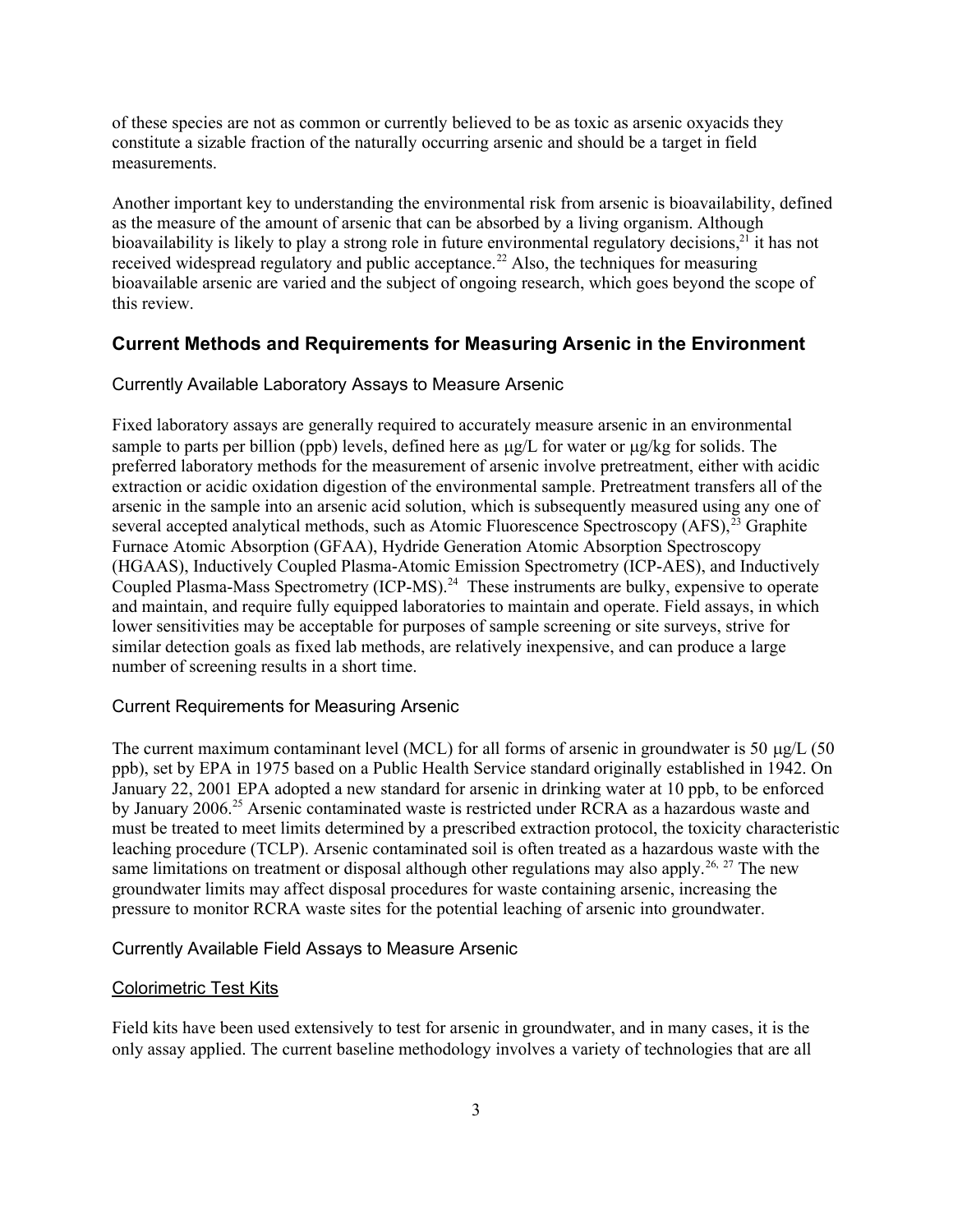variations of the "Gutzeit" method, developed over 100 years ago.<sup>28</sup> These assays have been applied almost exclusively to water samples, although they may be applied to testing solid waste and soil, using either an acidic extraction or an acidic oxidation digestion of the sample.

#### *A General Description of the Technology28*

The "Gutzeit" method and its variants involve treating the water sample with a reducing agent that transforms the arsenic compounds present in the water into arsenic trihydride (arsine gas). This separates the arsenic from the sample. The arsenic trihydride diffuses out of the sample where it is exposed to a paper impregnated with mercuric bromide. The reaction with the paper produces a highly colored compound. The concentration of the arsenic can be approximated using a calibrated color scale. This test method is inexpensive, and minimally trained personnel can readily perform it and read the results in the field. However, sulfur, selenium, and tellurium compounds have the potential of interfering with this assay. Organoarsenic species, such as monomethylarsonate and dimethylarsinate, cannot be directly detected using this assay.<sup>28</sup> Although these compounds are transformed into  $CH_3AsH_2$  and  $(CH_3)_2AsH$  in the presence of reducing agents like sodium borohydride,<sup>2</sup> it is not clear if these compounds react with the mercuric bromide in the test strip.

One of the most dramatic cases of a population at risk from naturally occurring arsenic in groundwater exists in Bangladesh and Eastern India where millions of people are affected. The enormous scale of the arsenic problem in one of the world's largest populations at risk brought full-scale public concern and international aid to find a remedy for the problem. One of these studies demonstrated the shortcomings of field analytical capabilities. Beginning in 1997, the World Bank, WHO, and other international agencies used field kits extensively to test local groundwater wells. However, display problems affecting the accuracy and reproducibility of the available field test kits occurred. Rigorous comparisons of three field kits that were used in Bangladesh have all shown significant variations when compared with accepted laboratory methods, and they were prone to producing a high fraction (up to 50% in some cases) of false negative and false positive readings that could not readily be attributed to any external factor.<sup>29, 30</sup> All of the test kits rely on the Gutzeit method that generates highly toxic arsine gas.

An independent study had shown that performing these three field tests will generate arsine gas well above the threshold limiting value (TLV) of 0.05 parts per million by volume (ppmv) recommended by the Occupational Safety and Health Administration (OSHA).<sup>31</sup> Therefore, the workers operating the field assays may require specific protective equipment to operate this assay. Also, these assays generate toxic mercury solid waste because the test strips contain mercuric bromide.

#### Portable X-ray Fluorescence

Portable X-ray fluorescence has recently been accepted as a field technique to measure arsenic in dry solid samples, such as soil and dried sludge. A current draft EPA test method, SW-846 6200, has reportedly performed with an interference free detection limit of 40 mg/kg (40 ppm) in quartz sand. The main interferents listed in this method were variations in particle size, moisture, and lead cocontamination. 11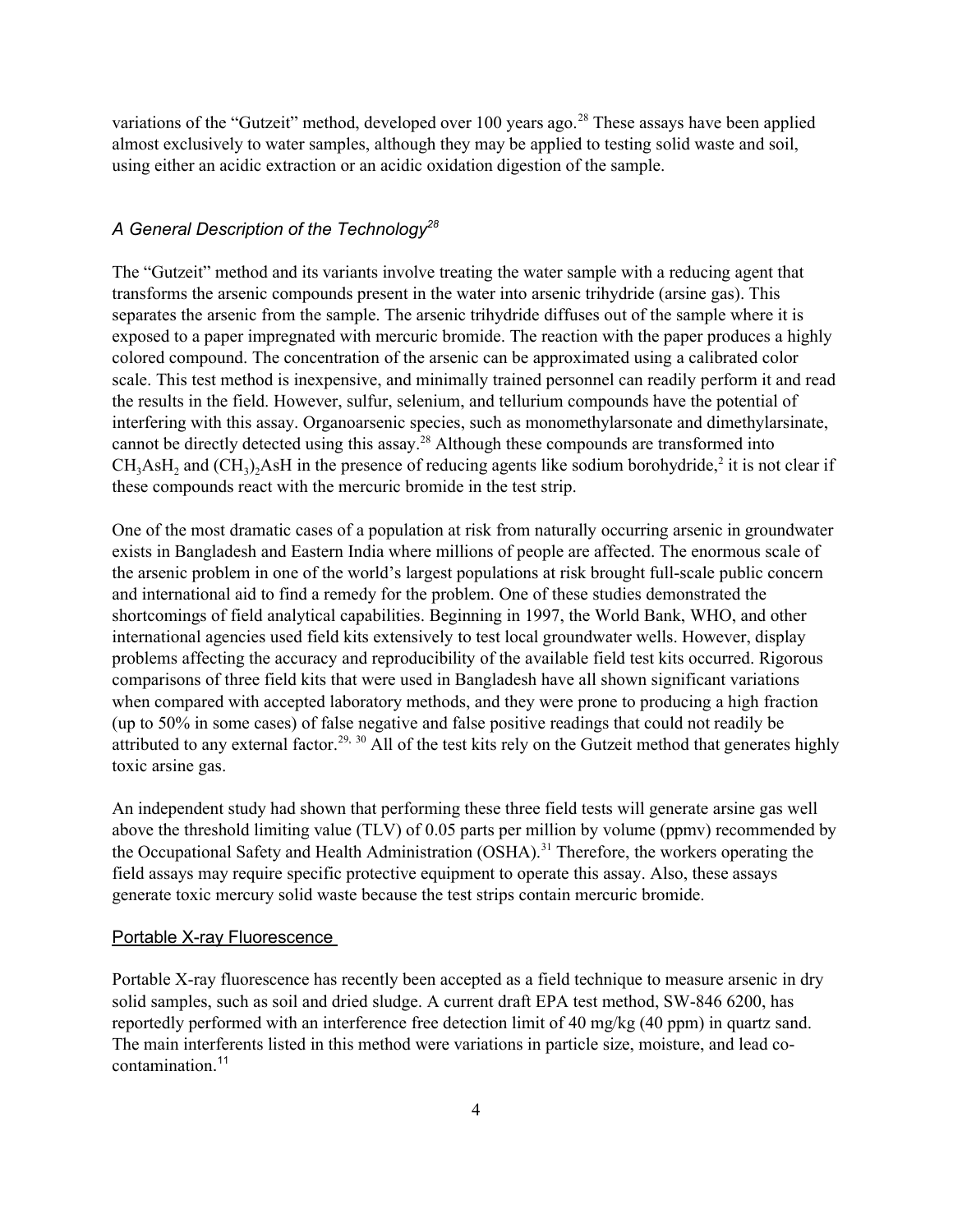## *A General Description of the Technology32*

 $Cd<sup>109</sup>$  radioisotope source is used. After the sample is irradiated, the sample atom may absorb the Environmental samples are irradiated with high-energy photons (x-rays when generated by an electronic device or gamma rays when generated from a radioisotope). For arsenic detection, a sealed photon, dislodging an electron from the inner shell of the atom. In this process, known as the photoelectric effect, the resulting vacancy is filled by an electron that cascades in from outer electron shells. This rearrangement of electrons results in emission of x-rays characteristic of each atom, termed x-ray fluorescence (XRF). This combination uses a specific energy photon for the photoelectric effect while precisely measuring the energy of the XRF photon emitted by the sample to allow for an accurate identification of the elements in a sample. In field investigations, EPA often requires a fixed laboratory analysis of duplicates to verify the performance of the field technology. Typically, verification is performed using acid digestion followed by any of the accepted analytical methods, such as GFAA, ICP, or HGAAS. However, caution should be applied when comparing the results from these two techniques. XRF measures the bulk concentration of arsenic in the solid sample, while acid extractions are limited to the arsenic that can be removed from a sample using any of a number of standardized extraction procedures (e.g., EPA Methods 3050, 3051, and 3052).<sup>11</sup> Therefore, the two results should not be compared directly.

#### **Science and Technology Developments for Arsenic Analyses**

In this section, technologies at various stages of development will be discussed for arsenic detection in the field. The discussion includes a description of current field assay technologies, the technology development efforts, and a survey of scientific and technology research obtained from the published literature.

#### Colorimetric Test Kits

The poor performance of the test kits during the Bangladesh crisis created a strong incentive to improve the performance of the colorimetric field kit technology. In one study, a close examination of the baseline technology gave way to several low-cost improvements. Investigators changed the reducing agent used to transform arsenate and arsenite into arsine gas from powdered zinc metal to sodium borohydride, because zinc metal displayed slow reactivity and had the potential of being contaminated with arsenic. They changed the acid from a hydrochloric acid solution to a solid acid (sulfamic acid), which is more easily transported and safer to use. They changed the reaction chamber that maximizes the exposure of the test strip to arsine to minimize the possibility for operator exposure. They also found that in a preliminary step, sulfide contaminants that are known to interfere with this test could be oxidized to sulfates that did not interfere with the assay. Lastly, electronic devices were introduced to read the colored test strip, thereby eliminating errors from visual inspection.28 Many of these improvements were incorporated into the next generation field kits.

#### Commercially Available Colorimetric Field Kits

The ETV Program tested a variety of arsenic field kits in July of 2002 and four more in August of 2003 under field conditions, using both technically trained and untrained users. All of the field assays were viewed as semiquantitative, unless the field kit was equipped with a portable colorimeter that allows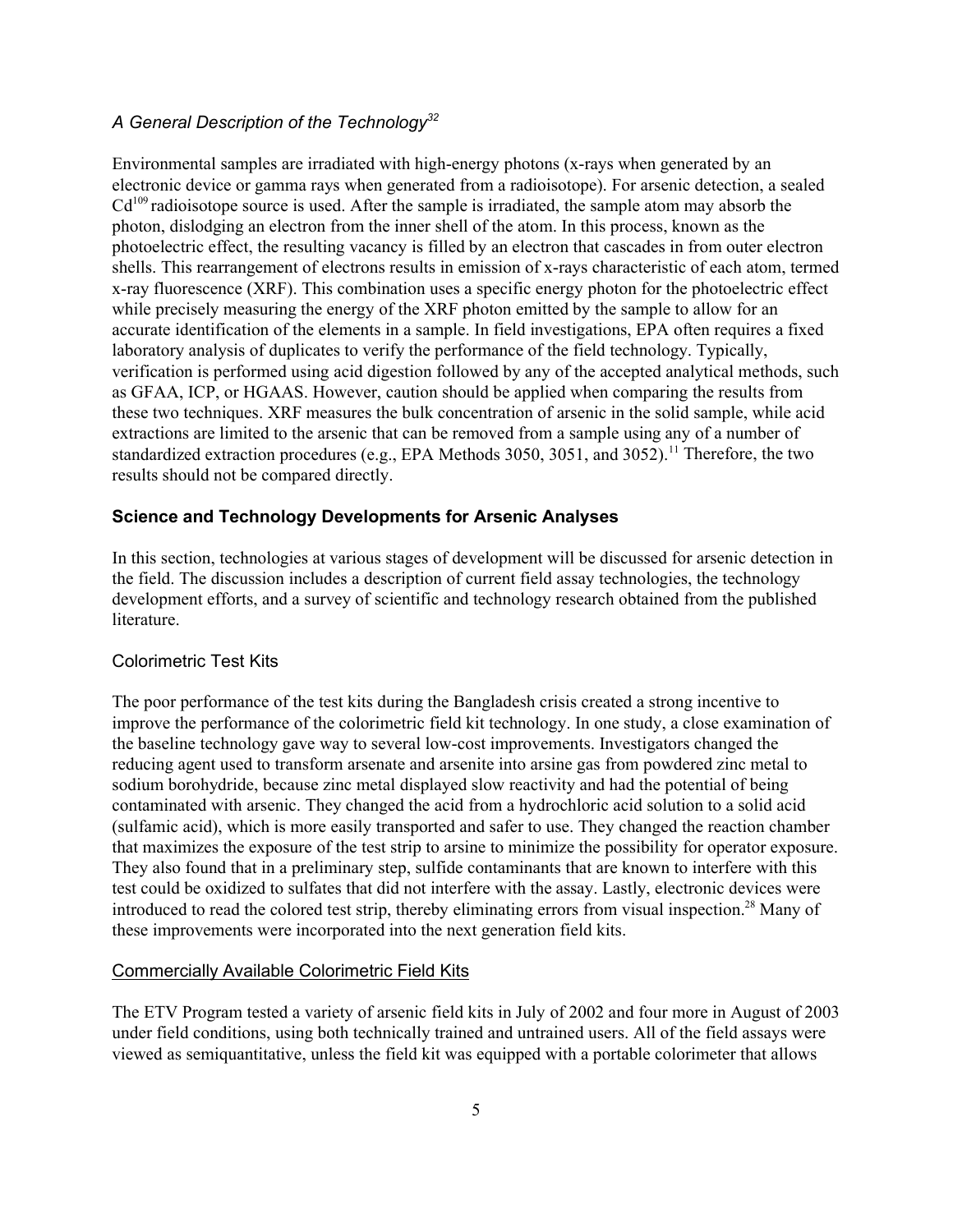for a fully quantitative determination of arsenic. Some of these colorimeters were computer operated, which allowed for greater accuracy and reproducibility albeit at higher cost. One of these assays, the As75, is specified by the manufacturer to have a Method Detection Limit (MDL) of 10 ppb, although the ETV program users were able to obtain a MDL of ~30 ppb. The arsenic field kits tested in August of 2003 were all capable of measuring low concentrations of arsenic, ranging from 15 ppb down to 4 ppb, which was independently verified by the ETV program. Improved protocols appeared to have minimized many of the problems with sulfide interference.<sup>33</sup>

While improvements to this technology have occurred since their highly criticized field performance in Bangladesh, their reliability still lags behind laboratory studies. Also, these assays do not detect any of the organic arsenates that may be found in groundwater.<sup>34</sup> Lastly, these assays are not benign; they generate poisonous arsine gas that poses a hazard to the operator, and the test strips constitute mercury solid wastes.

#### Technology Development Efforts for Colorimetric Field Kits

EPA awarded an SBIR grant in September 2000 to ADA Technologies. The researchers successfully developed a test kit with a detection limit of 10 ppb arsenic in a 20 ml sample. The results are read as a colorimetric change in the filter held within the cap. The device typically responds to both arsenate and the more toxic, and mobile arsenite ions, but the design also allows for an alternative chemical system that responds only to arsenite ions. Unlike the currently available technology, the products of the reaction in ADA Technologies test kit are not hazardous and do not require any special disposal. At present, ADA Technologies is seeking to develop this technology in collaboration with other companies involved with water testing.<sup>35</sup>

#### Research Efforts for Colorimetric Field Kits

A considerable amount of research has been dedicated to developing an arsenic-detection colorimetric solution that matches or exceeds the sensitivity of the Gutzeit method while improving safety, accuracy, and reproducibility.

One research group electrochemically reduced the arsenite ion into arsine gas. These investigators found that the arsenic reduction by this electrochemical method compared favorably to reduction by the chemical reducing agent sodium borohydride. In this study, the arsine gas reacted with a silver compound to give a highly colored complex that can be measured quantitatively. The investigators were able to achieve detection limits up to 50 ppb arsenite using this method. Gold, copper, and iron (III) species were found to interfere with the sample reduction.36

One direction for this research involves developing arsenic chemistry that will react with a dye in a way that can be measured and quantified. One such system reduces arsenic compounds into arsine gas, which then bleaches a dye in a solution containing detergents and metal particles. This system has been shown to be effective, with limits of detection for arsenic as low as 30 ppb.<sup>37, 38</sup> Although this system generates arsine gas, it is not clear if any of it leaves the solution. Further testing in the field and a more rigorous analysis of applicability for environmental measurements remain to be done.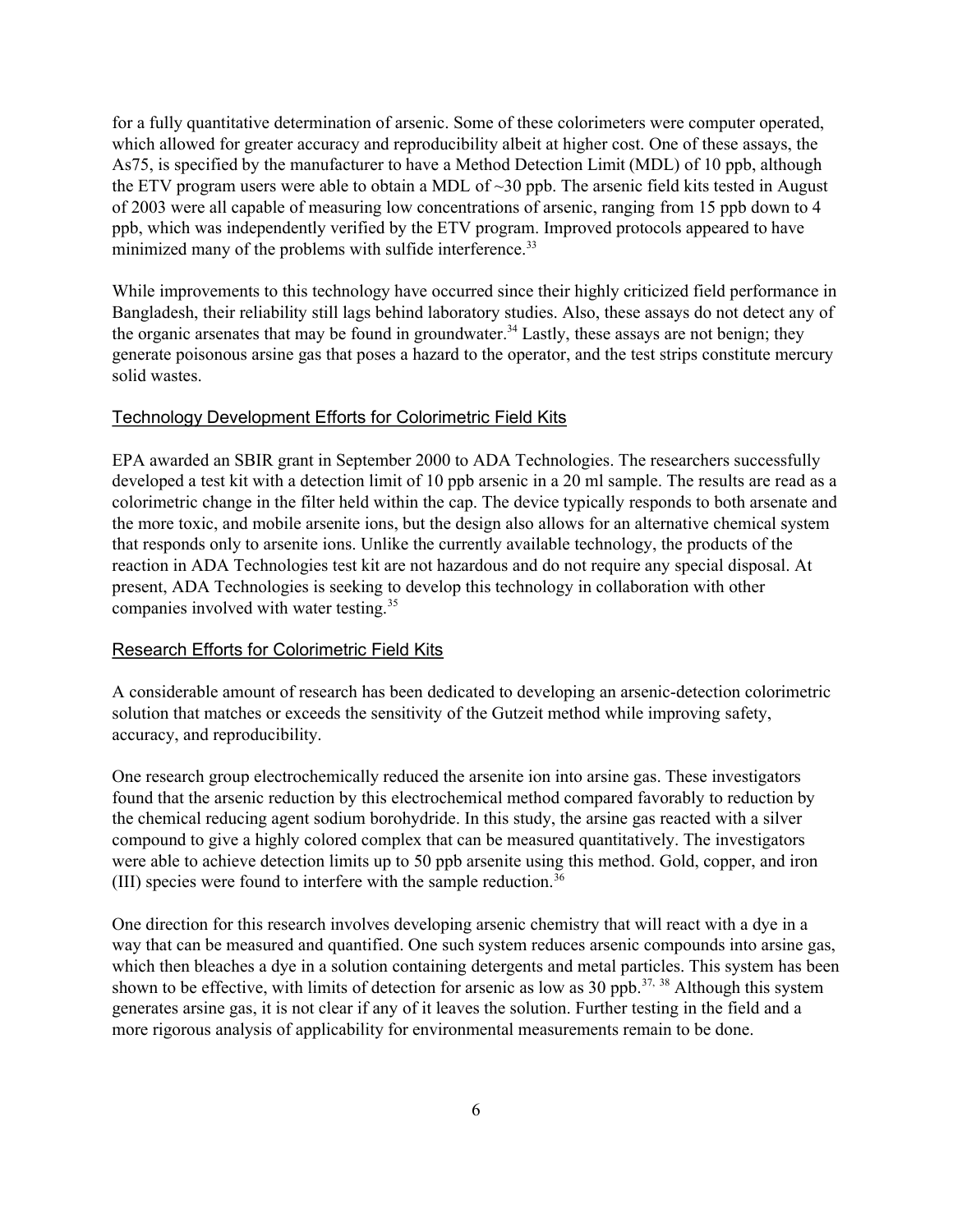Another possible approach involves developing arsenic chemistry that directly forms a highly colored material. Under the right conditions, arsenate (V) anions will react with molybdenum oxide to form a coordination compound, known as an arsenic polyoxomolybdate complex. When reduced, the arsenic polyoxomolybdate complex becomes an arsenomolybdate anion with an intense blue color that can be measured easily. However, this reaction has not been applied to environmental measurements in the field for several reasons. Iron, phosphate, and silicate, common constituents in groundwater and soil, interfere with the assay. Although the arsenomolybdate anion has a well-defined absorbance band, it is not very strongly colored when compared to conventional dyes. Arsenic polyoxomolybdate complexes can also be assayed electrochemically. The results of one such study showed a limit of arsenic detection down to 1 ppm.39 Although the detection limit demonstrated in this study is too low for environmental analyses it demonstrates the possibility of combining colorimetric and electrochemical assays, which offers the possibility to develop a sensor with increased accuracy and dynamic range.

Despite these potential problems, scientists have been able to apply arsenic polyoxomolybdate complexes to environmental analysis with some success. Key to this method is the development of a protocol that effectively oxidizes available arsenite into arsenate and subsequently measures the absorbance of the resultant arsenate-molybdenum complex. A recent study examined several of these protocols and measured arsenic levels in natural waters up to 20 ppb with no substantial interference from high concentrations (up to 10-30 ppm) of silicate or sulfate, although phosphate and iron are still potential interferents.40 It should also be noted that molybdenum oxide solutions have a low toxicity, 41 and their use on the scale appropriate for these assays should not create waste disposal problems.

Another strategy for improving the sensitivity and selectivity of an assay uses separation technologies to concentrate and purify the samples. One such development involves the use of a solid state fibrous anion exchanger to concentrate the arsenate or the arsenomolybdate anion. The researchers were able to lower the arsenate detection limit to 4 ppb using this method.<sup>42</sup> Several groups have developed solutions to potential interferents by separating out the arsenic ions from the rest of the environmental sample. One group reduced the arsenic in industrial samples to arsine gas, which was separated from the sample using a permeable membrane. The arsine gas was then oxidized to arsenate, transformed into its molybdenum complex, and analyzed. With this method, detection limits of arsenic levels down to15 ppb could be obtained from unfiltered samples without interference from phosphate, nickel, copper, and iron, which interfere with the molybdenum blue assay as well as the conventional SW-846 laboratory analytical methods.<sup>43</sup>

Two other research groups have developed trace-level detection technologies for using ion chromatography or ion exchange columns to isolate arsenic compounds. Arsenic speciation may be possible with chromatography. Both methods use ion chromatography, either before or after a complete oxidation of the arsenic to arsenate occurs in the sample. After this, arsenate is converted into the arsenate-molybdenum complex, which is than analyzed. One group, using ion chromatography on surface and groundwater achieved a detection limit of  $\sim$ 1.0 ppb along with some speciation of inorganic arsenic.<sup>44</sup> The other group used an anion exchange column and achieved a detection limit of less than 8 ppb for total arsenic.<sup>45</sup>

The current state of the science and technology for colorimetric assays is summarized in Table 1. All of these assays are limited to detecting inorganic arsenic, and all arsenic species must be converted to arsenate, or arsenite, depending on the specific assay applied. A promising arsenic detection assay in terms of sensitivity, reproducibility, and accuracy involve the combination of separation technologies with polyoxomolybdate chemistry.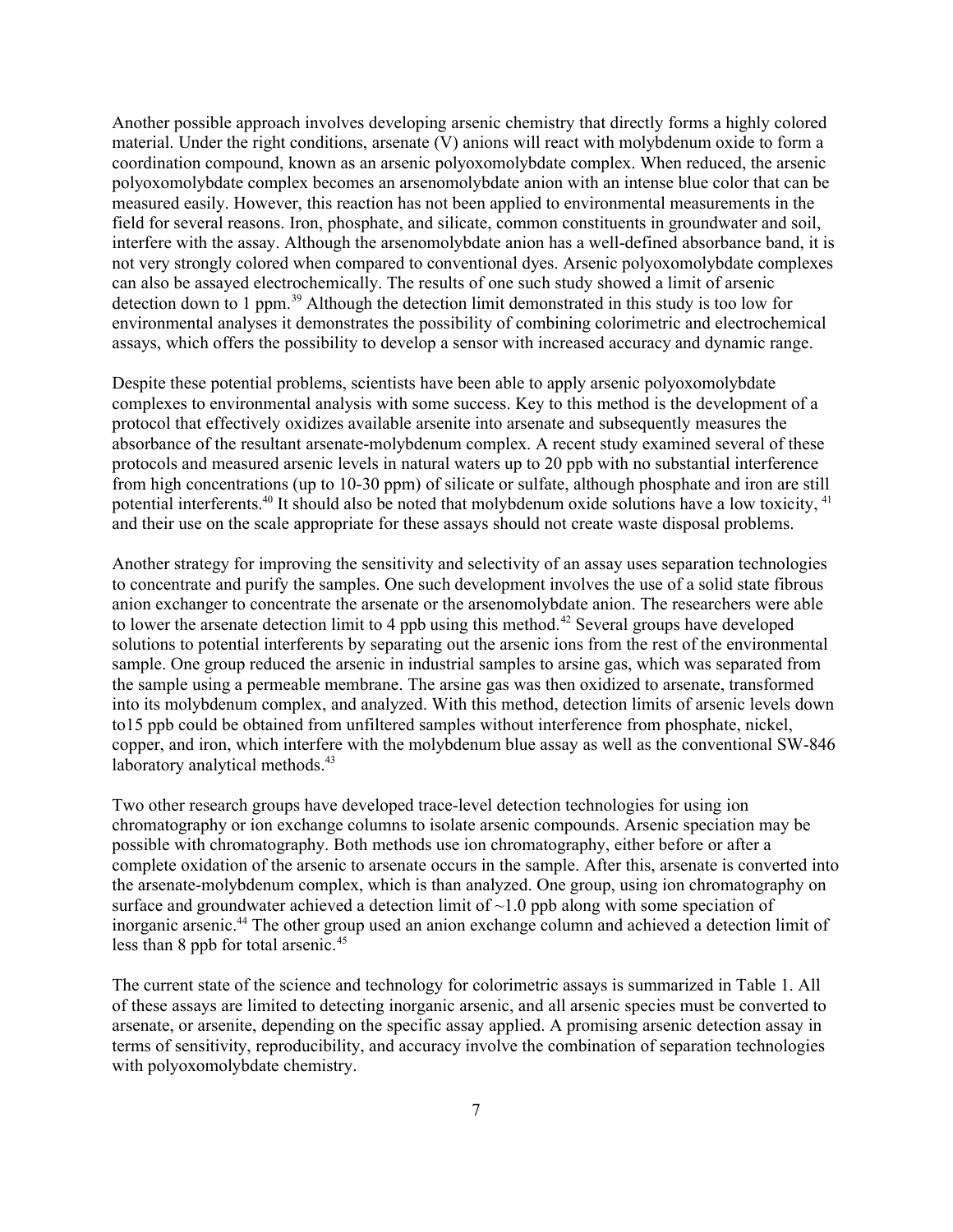| Method                                                                                               | Media  | <b>MDL</b> | Positives                                                                                          | Negatives                                                                                                                                                                           | Comments                                                                                                                                                                                                                                                                                                               |
|------------------------------------------------------------------------------------------------------|--------|------------|----------------------------------------------------------------------------------------------------|-------------------------------------------------------------------------------------------------------------------------------------------------------------------------------------|------------------------------------------------------------------------------------------------------------------------------------------------------------------------------------------------------------------------------------------------------------------------------------------------------------------------|
| <b>Current Technology</b>                                                                            |        |            |                                                                                                    |                                                                                                                                                                                     |                                                                                                                                                                                                                                                                                                                        |
| <b>Test Strips</b><br>"Gutzeit"-based<br>$assay^{28, 30}$                                            | Liquid | $0.5$ ppb  | Easily performed                                                                                   | Generates arsine<br>gas and mercury<br>waste <sup>31</sup><br>Prone to both false<br>positive and false<br>negative readings<br>Inaccurate<br>Interference from<br>sulfur compounds | Accurate, quantitative readings can<br>be obtained with the use of an<br>absorption device <sup>33</sup>                                                                                                                                                                                                               |
| <b>Technology Developments</b>                                                                       |        |            |                                                                                                    |                                                                                                                                                                                     |                                                                                                                                                                                                                                                                                                                        |
| EPA SBIR <sup>35</sup>                                                                               | Liquid | $10$ ppb   | Easily performed                                                                                   | Generates arsine<br>gas                                                                                                                                                             | Modest improvements on current<br>technology. Reports of the<br>development of a mercury-free test<br>strip. Potential arsenite/arsenate<br>speciation capability                                                                                                                                                      |
| <b>Research Efforts</b>                                                                              |        |            |                                                                                                    |                                                                                                                                                                                     |                                                                                                                                                                                                                                                                                                                        |
| I. Dye Based<br>Systems <sup>37, 38</sup>                                                            | Liquid | 30 ppb     |                                                                                                    | Generates arsine<br>gas                                                                                                                                                             | Only performed in laboratory                                                                                                                                                                                                                                                                                           |
| II. Molybdoarsenate<br>chemistry coupled<br>with separation<br>technology <sup>40, 42, 43, 44,</sup> | Liquid | $1-15$ ppb | Relatively<br>inexpensive,<br>commercially<br>available equipment<br>required<br>Low toxicity $41$ | Requires sample<br>preparation; all<br>arsenic must be<br>converted to<br>arsenate anion                                                                                            | Potential interferents are<br>eliminated by separation protocols<br>The separation technologies<br>allowed for the possibilities for<br>arsenic speciation <sup>44</sup><br>Electrochemical measurement of<br>the molybdoarsenate could also be<br>used to enhance sensitivity as well<br>as selectivity <sup>39</sup> |

Table 1. Summary of Colorimetric Assays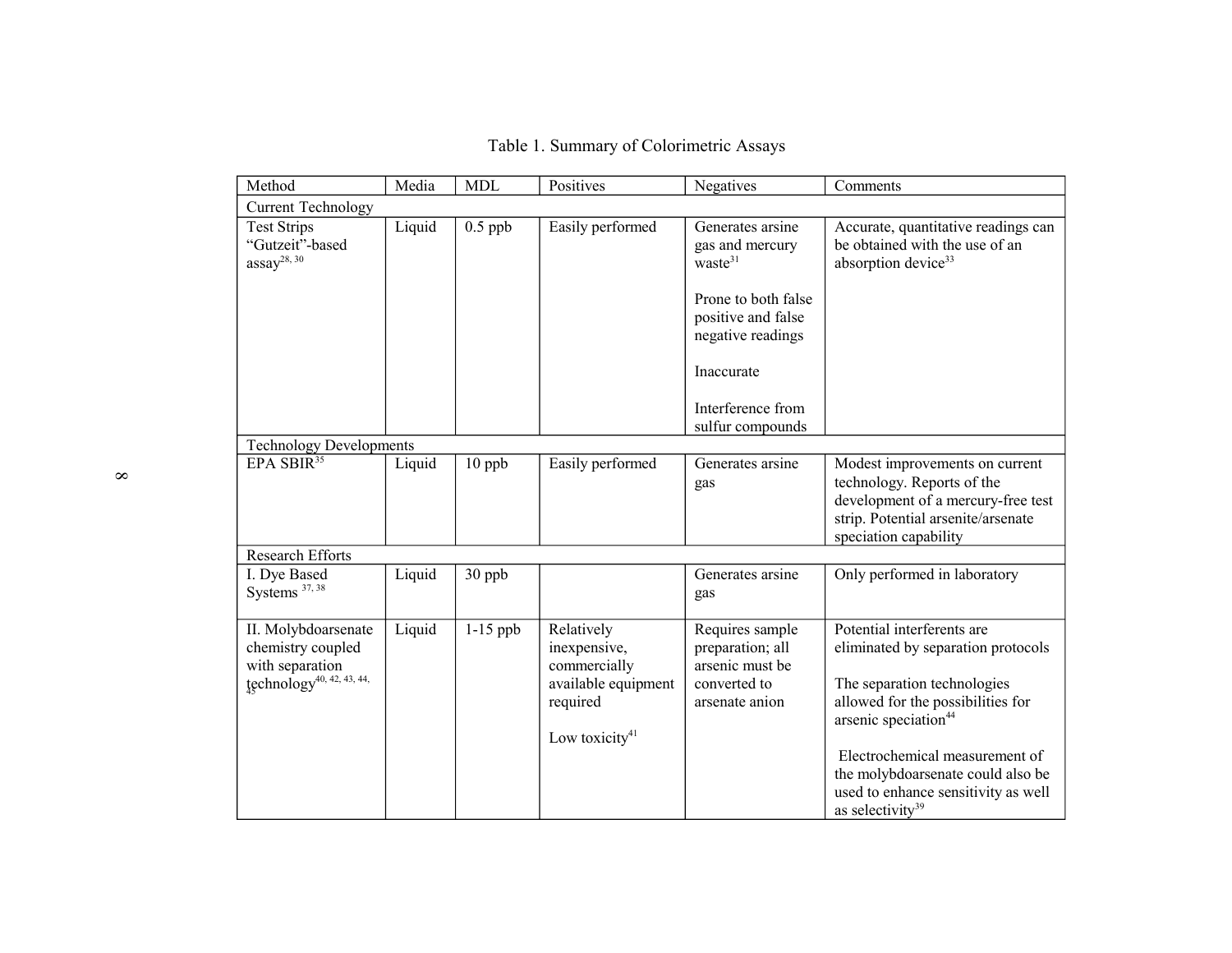### X-ray Fluorescence (XRF)

X-ray fluorescence is a promising technology for detecting arsenic in the field. It is one of the few techniques that can directly measure arsenic in soil without requiring aqueous soil extractions. Improvements continue on the initial application of this field technology. In one published study, a portable XRF instrument was used for an in situ analysis of arsenic from an arsenic-contaminated abandoned industrial site in England.46 The extent of contamination of the abandoned buildings at the site measured down to MDL  $\left(\sim\right)$  120 ppm in this study) and compared to laboratory analyses. Isolated building materials, debris, as well as unidentified deposits found at the site were examined for arsenic This gave a better understanding of the potential reuse of the site as well as the proper disposal of the building debris.

#### Commercially Available XRF Equipment

 $Cd<sup>109</sup>$  source was used to irradiate samples. Each device was able to measure a MDL ~100 mg/kg of The ETV program tested a number of XRF field units in 1997.<sup>47</sup> Each tested instrument was portable, field-ready (i.e., battery-powered for up to 8 hours), and weighed less than 20 pounds. A radioactive arsenic in soil (100 ppm) with an average of  $\pm$  15% drift. Drift is defined as the variation of an instrument to measure a known quantity of arsenic after a period of time, usually corrected by frequent calibration of the instrument. A recent study lists the MDL for arsenic with portable XRF field units at 60 ppm.46 Other examples of XRF field units have improved the software and thus the signal, calibration, and ability to convert x-ray intensities to concentration. Also, radioactive isotopes are beginning to be replaced with miniature x-ray tubes.<sup>48</sup> This change offers the possibility for greater power and analyses of different wavelengths, as well as increased federal regulatory relief because it eliminates the use of radioactive materials.49

#### Technology Development Efforts for XRF Equipment

The SERDP<sup>50</sup> and ESTCP<sup>51</sup> programs have developed the Site Characterization and Analysis Penetrometer System (SCAPS) that combines traditional cone penetrometer technology with XRF technology to rapidly delineate the subsurface distribution of contaminants. Although the equipment is capable of measuring arsenic in the laboratory, it had not been tested in the field. All of the sites evaluated in the studies are co-contaminated with lead, which interferes with XRF arsenic measurements. However, given that XRF has shown strong sensitivity and utility for direct measurement of arsenic in other field applications, the potential exists for XRF in combination with a cone penetrometer to measure arsenic under conditions where interference from lead would not be a problem.

#### Research Efforts Dedicated to XRF Technologies

Current research has explored the use of XRF to analyze arsenic in aqueous solutions after preconcentration of the sample on a suitable solid substrate. This method appears to work well for aqueous samples,<sup>52</sup> and has been performed on actual groundwater samples with satisfactory results with arsenic concentrations measured down to 50 ppb.<sup>53</sup> A recent study of a series of metals (Ca, Ti, Cr, Mn, Fe, Co, Ni, Cu, Zn, but not arsenic) preconcentrated on a resin and analyzed using a portable XRF gave a detection limit of 20-40 ppb.<sup>54</sup> All of these studies indicate that XRF has good potential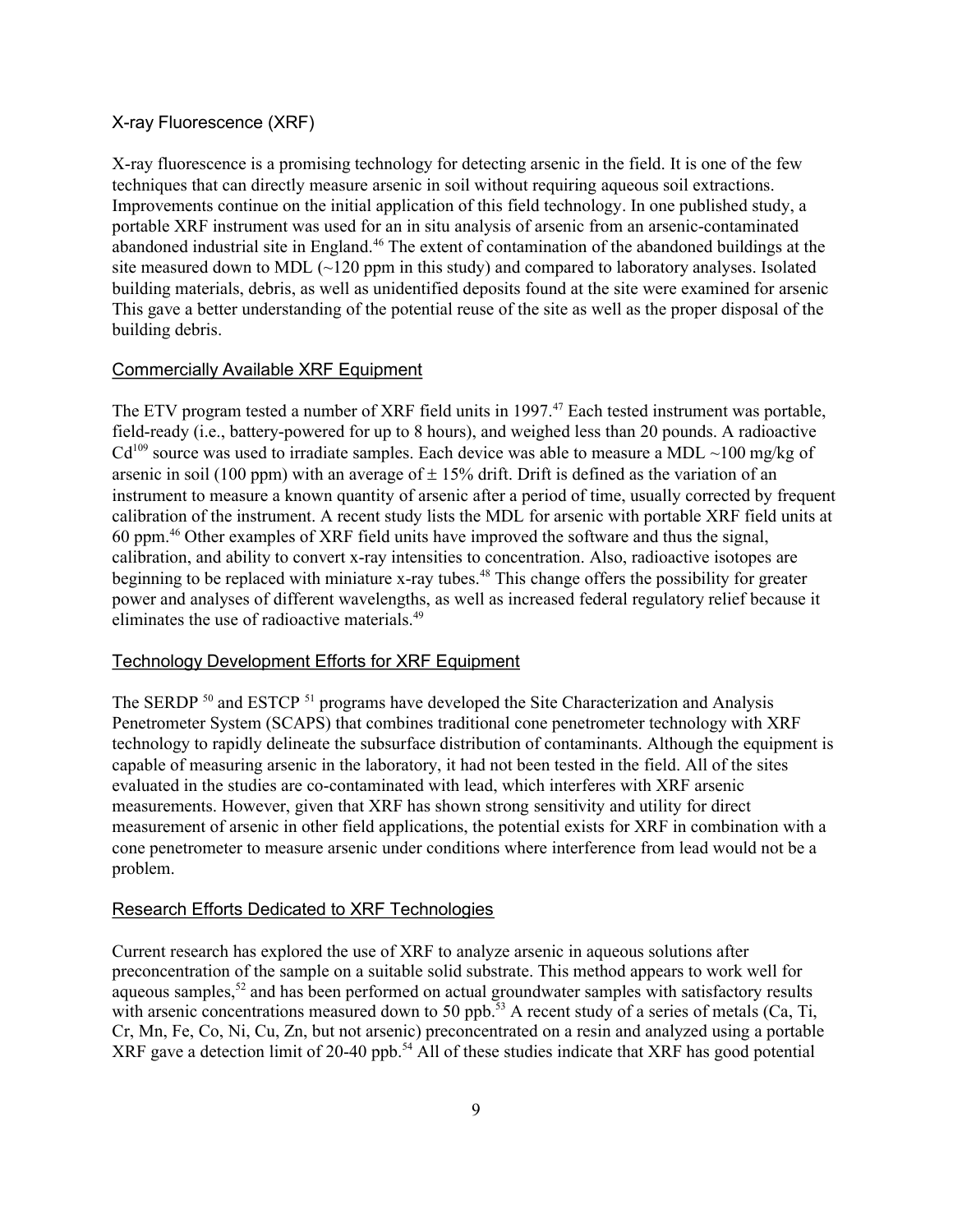for measuring arsenic directly in water in the field. Other studies have shown that using specific resins for preconcentrating arsenic in the field may make arsenic speciation possible.<sup>17</sup>

The current state of the science and technology for XRF field assays is summarized in Table 2. Although the sensitivities are not as high, the capability to measure a wide variety of metals is a definite strength. The ability to sample both solid and liquid samples also provides considerable sampling flexibility.

| Method                                               | Media   | MDL                    | Positives                                                                           | Negatives                                                           | Comments                                                                                       |
|------------------------------------------------------|---------|------------------------|-------------------------------------------------------------------------------------|---------------------------------------------------------------------|------------------------------------------------------------------------------------------------|
| <b>Current Technology</b>                            |         |                        |                                                                                     |                                                                     |                                                                                                |
| Hand-held<br>devices <sup>47</sup>                   | Solids  | $60$ ppm <sup>46</sup> | Possibility for analyses<br>of a wide spectrum of<br>metals from a single<br>sample | Interference from<br>lead<br>Sample preparation<br>usually required | The radioactive<br>source has been<br>replaced with a<br>miniature x-ray tube<br>in some newer |
|                                                      |         |                        |                                                                                     |                                                                     | models <sup>48</sup>                                                                           |
|                                                      |         |                        |                                                                                     | Many models<br>contain a                                            |                                                                                                |
|                                                      |         |                        |                                                                                     | radioactive source                                                  |                                                                                                |
| <b>Research Efforts</b>                              |         |                        |                                                                                     |                                                                     |                                                                                                |
| Use of portable<br>XRF devices to<br>measure arsenic | Liquids | 50 ppb                 | Possibility for analyses<br>of a wide spectrum of<br>metals from a single           | Interference from<br>lead                                           | Preconcentrating<br>samples onto a solid<br>matrix may allow for                               |
| in groundwater<br>53, 54                             |         |                        | sample                                                                              | Sample preparation<br>required                                      | arsenic speciation                                                                             |
|                                                      |         |                        |                                                                                     | Samples must be                                                     |                                                                                                |
|                                                      |         |                        |                                                                                     | preconcentrated                                                     |                                                                                                |
|                                                      |         |                        |                                                                                     | onto a solid matrix                                                 |                                                                                                |

Table 2. Summary of the Use of XRF in Arsenic Field Assays

#### Anodic Stripping Voltammetry (ASV)

Electrochemical assays for the detection of arsenic have demonstrated promise for detecting arsenic in the field. These methods work best for liquid samples, such as groundwater. Solid samples must be digested or extracted before testing. EPA has already approved analytical method SW-846-7063 for ASV which is capable of measuring from 0.1 to 300  $\mu$ g/L of free (i.e., not adsorbed or bound to any other species in solution) arsenic. Although not designed specifically for field use, commercially available versions of the laboratory equipment for this method may be readily transported and used in the field.

#### *A General Description of the Technology* <sup>11</sup>

Anodic stripping voltammetry provides an alternative analytical technique for measuring dissolved arsenic in drinking water. The ASV method is equally sensitive for As (III) and As (V) and is suitable for measuring low levels of arsenic. This method uses anodic stripping to quantify free dissolved arsenic [as As (III) and/or As (V) ions] at a potential of +145 mV with respect to the saturated calomel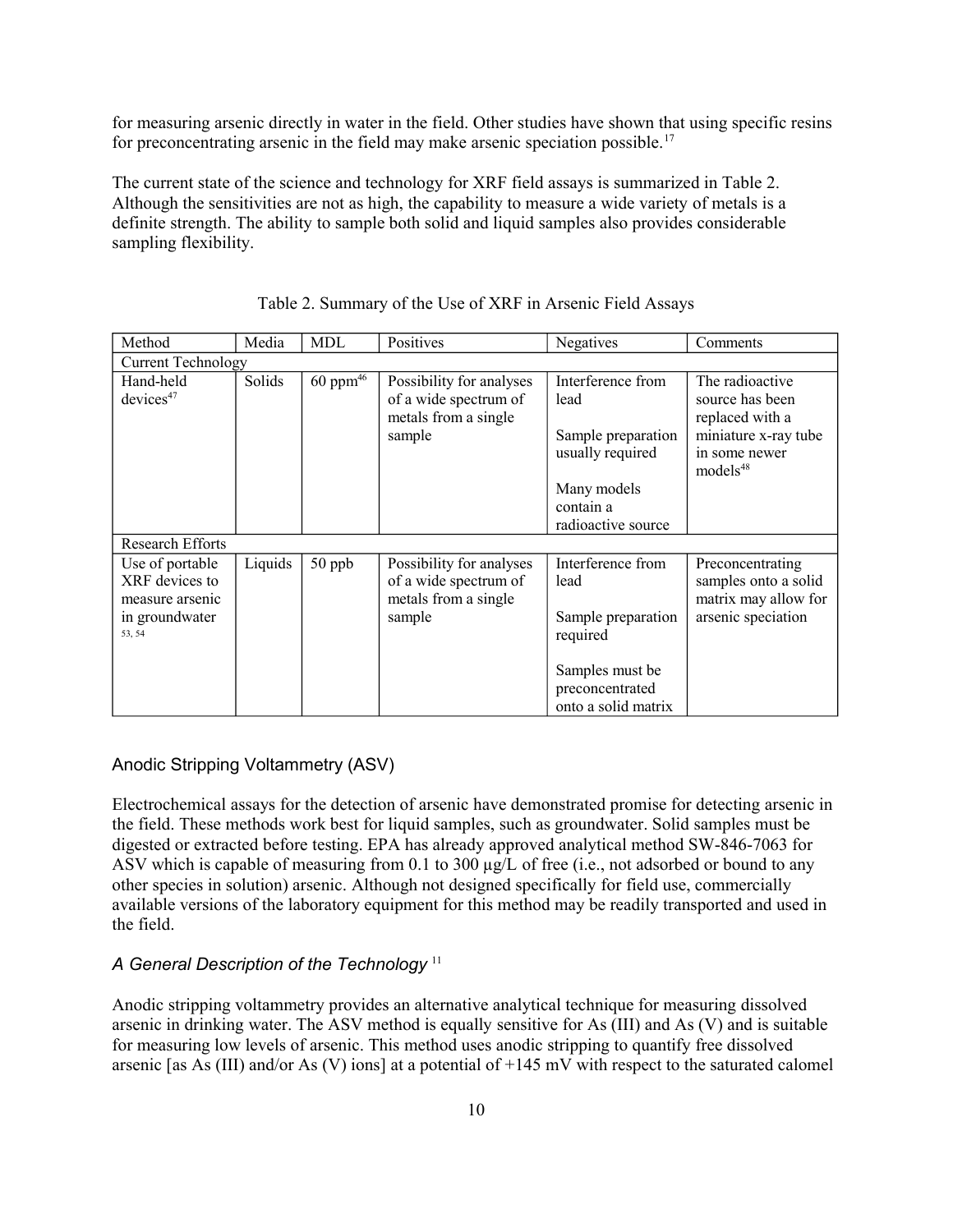electrode from a conditioned gold-plated electrode. The analysis by ASV involves three major steps. First, a glassy carbon electrode (GCE) is prepared by plating a thin film of gold onto the electrode, which is then conditioned. The samples are made acidic and rendered conductive by adding hydrochloric acid. The electrode is placed in the sample solution, and a fraction of the dissolved arsenic is reduced onto the electrode surface. The arsenic removed from solution forms a layer of arsenic on the gold electrode that is subsequently oxidized off. A careful measurement of the amount of electrical current required to remove (or strip) the arsenic oxidatively (an anodic process) gives a quantitative measure of the amount of material that was removed from solution. The arsenic concentration in the sample is determined by comparing the electrochemical response from the sample to external standards. Dissolved antimony and bismuth are positive interferences. Dissolved cooper at concentrations greater than 100 times the arsenic concentration is also an interferent.

#### Commercially Available ASV Equipment

In 2002, the ETV program tested an Anodic Stripping Voltammetric field apparatus called the Nano-Band™ Explorer. The instrument is portable, lightweight, and field ready with battery power up to 40 hours. However, the ETV program tested the instrument solely in the laboratory and did not assess its field performance. The MDL levels of  $\sim$ 13 ppb were achieved, but the operators felt that using the Nano-Band™ Explorer required technical ability beyond those of the non-technical operator. In August 2003, the ETV program tested the PDV 6000, another Anodic Stripping Voltammetric field apparatus. MDL levels ~7 ppb were achieved, and the instrument tested well for both laboratory and field studies. However, the ETV staff reported that the manual was difficult to follow and that the some operations required professional judgement.<sup>33</sup>

In January 2003, the ESTCP program reported the results of its testing of the Metalyzer<sup>TM</sup> 5000. This instrument reportedly measured multiple toxic metal concentrations in water using the ASV technique with detection limits below ppb levels. The technology worked as expected in terms of sensitivity and accuracy in the laboratory; however, when arsenic samples were spiked with other metals (Aluminum, Antimony, Bismuth, Cadmium, Copper, Chromium, Iron, Lead, Magnesium, Manganese, Mercury, Nickel, Selenium, Tin, and Zinc), at twenty and forty times the analyte concentration, the sensitivity for arsenic detection dramatically decreased. Given this performance, arsenic should only be measured using relatively clean, well-defined samples, such as drinking water or relatively clean well water, thereby reducing its flexibility for field use. It also should be noted that commercial production of the Metalyzer 5000™ was discontinued.55

#### Research Efforts Dedicated to ASV

As described in method SW-846-7063, ASV should be able to detect and quantify both arsenite and arsenate. Recent studies have shown that this technique is limited to measuring only the arsenite in an environmental sample. The arsenate in the sample had to be chemically reduced to arsenite and then measured electrochemically to give a total arsenic measurement. This method was used to measure the arsenic content of the groundwater from a series of wells in Bangladesh and demonstrated a detection limit of 0.5 ppb, verified with established laboratory methods and techniques.<sup>56</sup> Another group has developed a field-deployable ASV instrument that can directly measure arsenite and arsenate electrochemically without the need for chemical reduction. The detection limit was 0.5 ppb for both arsenic species. However, comparable concentrations of copper, mercury, or large concentrations of zinc interfered with the measurement.<sup>57</sup> Later field studies using this instrument suffered interference from many species, such as surfactants in the water samples.<sup>58</sup>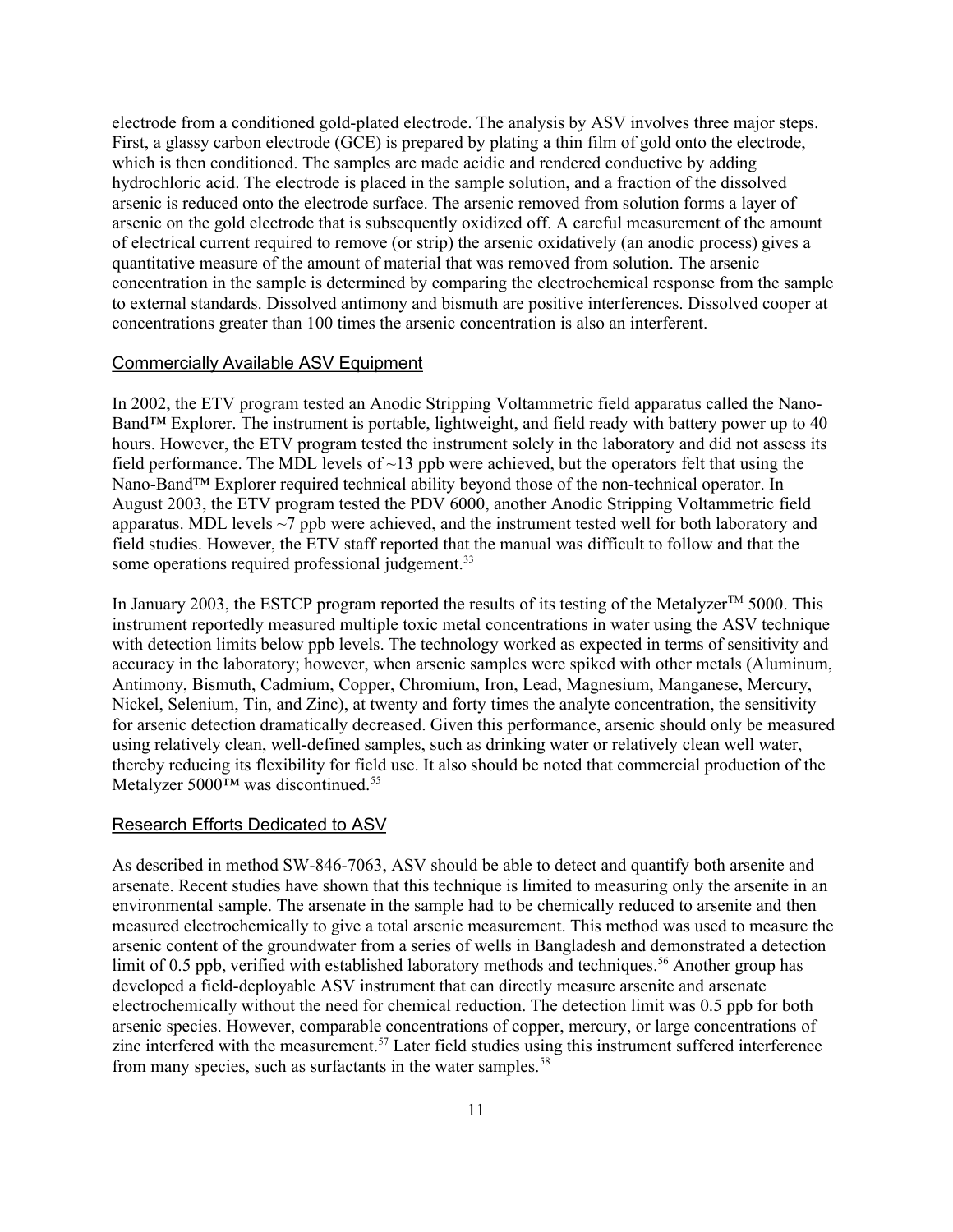Recently, microelectrodes have become affordable and readily available. Microelectrodes offer a distinct advantage over the previously mentioned ASV methods (including SW-846-7063) in which a new gold electrode must be prepared for each new set of experiments. In contrast, gold microelectrode arrays can be readily mass-produced using photolithographic methods. Gold microelectrode arrays have been used to create a field-portable ASV with a detection limit of 0.05 ppb for arsenite, but again, the arsenate had to be reduced chemically before measurement. The main interferents were copper, mercury, and lead. Field-testing of this instrument on contaminated groundwater sites in Maine and New Jersey showed it could accurately measure arsenic compared to laboratory studies using the standard laboratory methods.<sup>59, 60</sup>

A common criticism of using electrochemical methods in the field is electrode fragility. 45 However, in one study, a gold microelectrode array lasted 30 days.60 This experiment is a good first step in developing this technology in rugged field instruments as well as remote long-term sensors. However, much more development of instruments, including independent field-testing (such as the ETV program), will be required before this goal will be achieved.

A summary of ASV efficacy for detecting arsenic is shown in Table 3. In general, this technology requires well-trained personnel to operate it and to interpret the data. Also, the durability of the

| Method                                                       | Media                     | <b>MDL</b>       | Positives                                                      | Negatives                                                                                                  | Comments                                                                                                                                                                                                                                        |  |
|--------------------------------------------------------------|---------------------------|------------------|----------------------------------------------------------------|------------------------------------------------------------------------------------------------------------|-------------------------------------------------------------------------------------------------------------------------------------------------------------------------------------------------------------------------------------------------|--|
|                                                              | <b>Current Technology</b> |                  |                                                                |                                                                                                            |                                                                                                                                                                                                                                                 |  |
| <b>ESTCP</b> Testing                                         | Liquid                    | Less than 1      | High sensitivity                                               | Requires                                                                                                   | The specific unit tested is                                                                                                                                                                                                                     |  |
| of ASV field-<br>ready<br>equipment <sup>55</sup>            |                           | ppb              |                                                                | technically trained<br>personnel                                                                           | no longer manufactured                                                                                                                                                                                                                          |  |
|                                                              |                           |                  |                                                                | Interference from<br>copper, mercury<br>and zinc                                                           |                                                                                                                                                                                                                                                 |  |
| ETV Testing of<br>ASV field-ready<br>equipment <sup>33</sup> | Liquid                    | 13 ppb           | High sensitivity                                               | Requires<br>technically trained<br>personnel                                                               | <b>Experienced</b> operators<br>required <sup>33</sup>                                                                                                                                                                                          |  |
|                                                              |                           |                  |                                                                | Interference from<br>copper, mercury<br>and zinc                                                           |                                                                                                                                                                                                                                                 |  |
| <b>Research Efforts</b>                                      |                           |                  |                                                                |                                                                                                            |                                                                                                                                                                                                                                                 |  |
| Newly-designed<br>field equipment<br>57, 59, 60              | Liquid                    | $0.05 - 0.5$ ppb | High sensitivity<br>Possibilities for<br>arsenic<br>speciation | Durability of the<br>electrodes has been<br>questioned<br>Interference from<br>copper, mercury<br>and zinc | There is some<br>controversy about<br>whether ASV is limited to<br>arsenite analysis or able<br>to measure both arsenic<br>and arsenite directly. It is<br>not clear if this technique<br>can detect arsenic species<br>other than the oxyacids |  |

Table 3. Performance of ASV Equipment for the Detection of Arsenic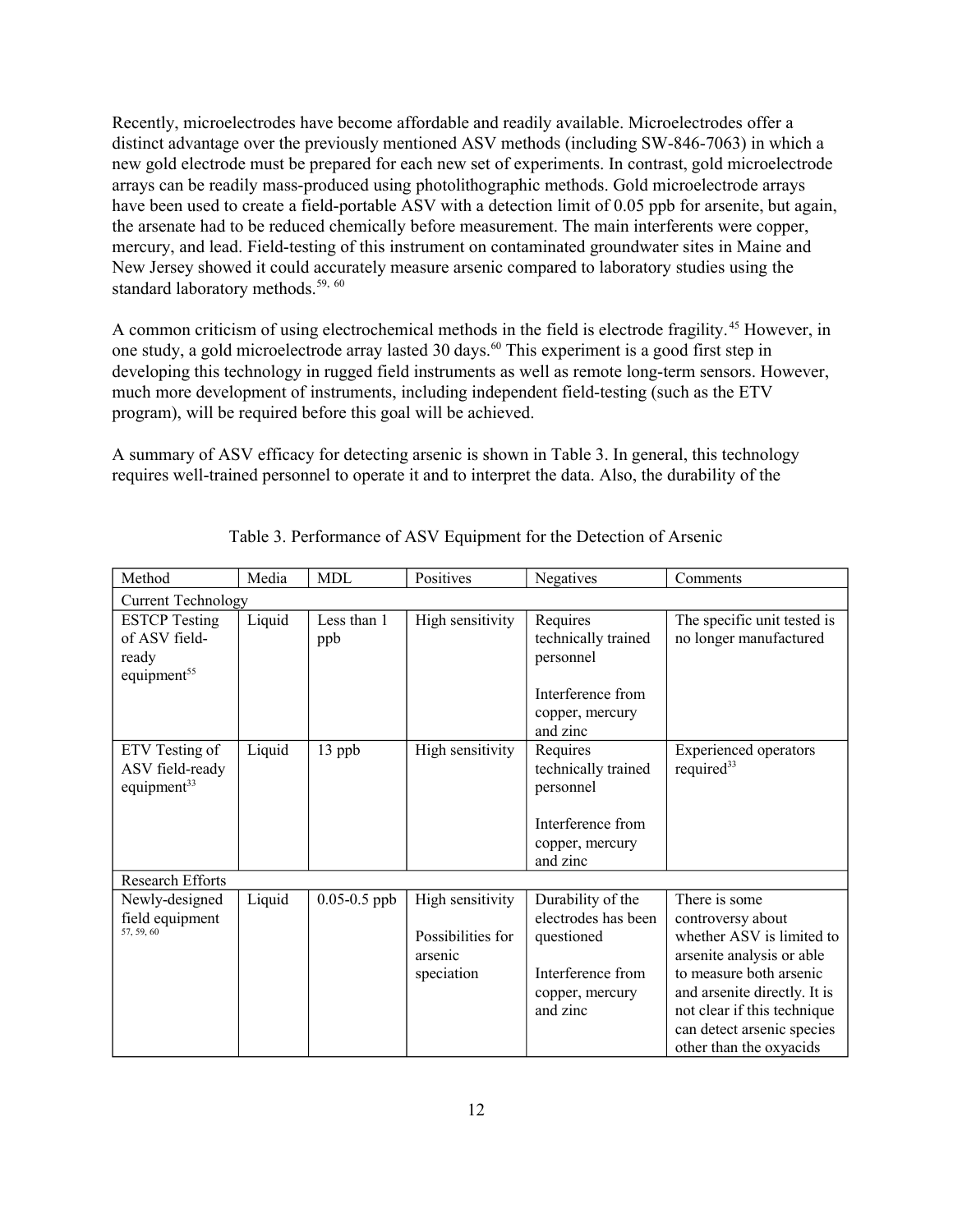electrode is questionable, and the variable performance of this technique calls for some caution. The performance problems identified during the ETV and ESTCP demonstrations all point to a technology that can be challenging to use despite the promise of very low sensitivities. The utility of this technique for the detection of both arsenite and arsenate is important. Most of the research indicates that it is only possible to directly measure arsenite with ASV; arsenate has to be chemically reduced to arsenite, followed by another ASV measurement. Although this procedure can be readily performed it definitely allows for uncertainty to enter into the measurements and does not reflect well on the utility of the method.

Biological Assays: Using Bacteria and Plants for Arsenic Detection

#### *A General Description of the Technology 62,65*

All cell-based organisms have intricate mechanisms for detoxifying arsenic compounds that involve a wide variety of proteins that chemically modify, transport and extrude the arsenic from the cell.<sup>61</sup> The biological synthesis and activation of these proteins is regulated by the presence of arsenic, often through specific genetic mechanisms (the identity of which depends on the organism, the type of detoxification mechanism, and the analyte). In one commonly employed mechanism, activation of the genes that encode the proteins for arsenic resistance depends on the reversible binding of a regulatory protein to a Deoxyribonucleic acid (DNA) control sequence associated with that gene. When the regulator is bound to the analyte it can switch the gene on to synthesize the required proteins to activate the arsenic detoxification system. Understanding the identity, specificity, and sensitivity of the genetic elements and their corresponding regulatory proteins is key to technologies employing biosensors. When creating an arsenic biosensor, the arsenic-responsive DNA control sequences are linked to an additional gene. This gene, called a reporter gene, produces a protein whose properties can be readily observed: as an enzyme that generates a highly colored material or a fluorescent protein. Using techniques developed from molecular biology, it is possible to develop a microbe that generates a visible signal, usually fluorescing bright yellow, when it comes in contact with arsenic compounds.

#### Science and Technology Research Efforts for Biological Assays

A recent study using microbes has been shown to detect arsenic down to ppb levels.<sup>62</sup> However, far less research involving the use of plants to detect arsenic has been conducted than for the use of microbes. A strong research effort involving the study of plants that accumulate and store arsenic, primarily for the remediation of arsenic-contaminated sites, is underway.<sup>63</sup> A recent study demonstrated changes in color pigmentation of two water plants upon exposure to arsenic. This effect requires an incubation period of three days and can be quantified with a series of standards.<sup>64</sup> Although this is a very good "low tech" assay, it requires more study to rule out, for instance, the effect of other stresses, such as nutrient levels or microbial infection, that can generate the same pigment change as arsenic absorption. Genetically modified microbes were used in another recent study to develop a set of semi-quantitative assays for potable water. The investigators also developed an assay that produced a visible blue color with arsenite concentrations above 8 ppb.<sup>65</sup>

Despite the fact that biological systems have good potential for assaying arsenic, there are a few reasons for caution. The coloration changes in plant systems may be due to factors other than arsenic detection. The bacterial systems apply only to water assays and have had only limited success actually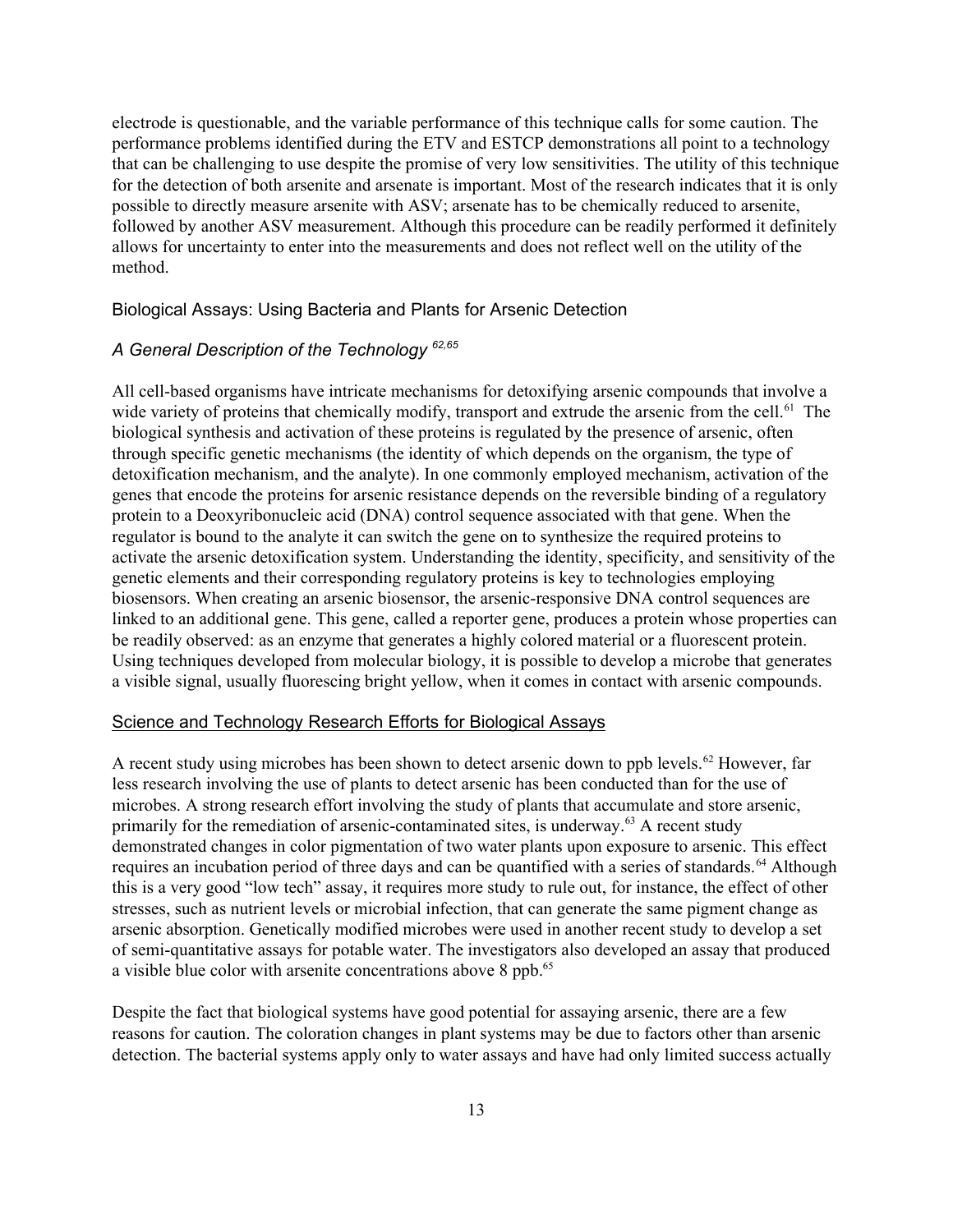quantifying arsenic. Also, it is not clear whether the microbes are measuring all of the arsenic in a sample or just the bioavailable arsenic. This application of microbes as a biosensor for bioavailable arsenic is the subject of another review. 66

#### Other Assays for Arsenic in the Environment

This section discusses several techniques for the measurement of arsenic that have achieved some success in the laboratory but have not been widely applied to field applications. Research in this area has been comparatively sparse

#### Electrophoresis Techniques

Capillary electrophoresis is a technique that can only extract and separate ions species from an environmental matrix; it cannot detect or measure the concentration of these species. However, when combined with a sensitive detection technique, it has potential as an analytical technique. Often this technique, which is combined with instruments, such as ICP-MS, is used for arsenic speciation in the laboratory. The draft EPA Method, SW 846-6500, assays the following inorganic anions: fluoride, bromide, chloride, nitrite, nitrate, ortho-phosphate, and sulfate in aqueous matrices using capillary ion electrophoresis with absorption spectroscopy. In some cases, the anion can be directly measured by its absorbance spectrum; in other cases, indirect detection is required. In indirect absorbance detection, a strongly absorbing species is placed in the buffer. As the anion of interest migrates down the capillary, it displaces the buffer, changing the absorption spectrum for that region of the capillary and allowing the anion to be detected and quantified.

#### *A General Description of the Technology*<sup>11</sup>

An UV-light absorbing electrolyte is placed in a 75 µm diameter fused silica capillary. Voltage is applied through the capillary causing electrolyte and anions to migrate towards the anode and through the capillary's UV detector window. Anions are separated based upon differential rates of migration in the electrical field directly related to the local ion concentration.

Capillary electrophoresis has been used to detect arsenic by direct absorbance of the arsenic species with detection limits in the ppm range, which is several orders of magnitude above the required sensitivity levels.<sup>67, 68</sup> However, with indirect UV, detection limits below 1 ppb have been achieved. The technology has been applied successfully to arsenic spiked water samples and soil extracts. In one study, organoarsenic compounds were analyzed directly.<sup>69</sup> A similar study that used indirect laserinduced florescence detection showed detection limits for arsenic in the range of 250 ppb.<sup>70</sup>

A recent study developed miniaturized detection devices using isotachophoresis, which is closely related to the electrophoresis technique. A miniature sensor (8-cm long, 8-cm wide and 6-mm thick) was fabricated and fitted with a conductivity detector. This device was able to measure arsenic species to a range of 2-5 ppm for arsenite and arsenate, respectively. It also successfully measured the arsenic content of an industrial effluent.<sup>71</sup> This technology's size, durability, and ease of use make it a strong candidate for a sensor technology, provided greater sensitivity can be achieved.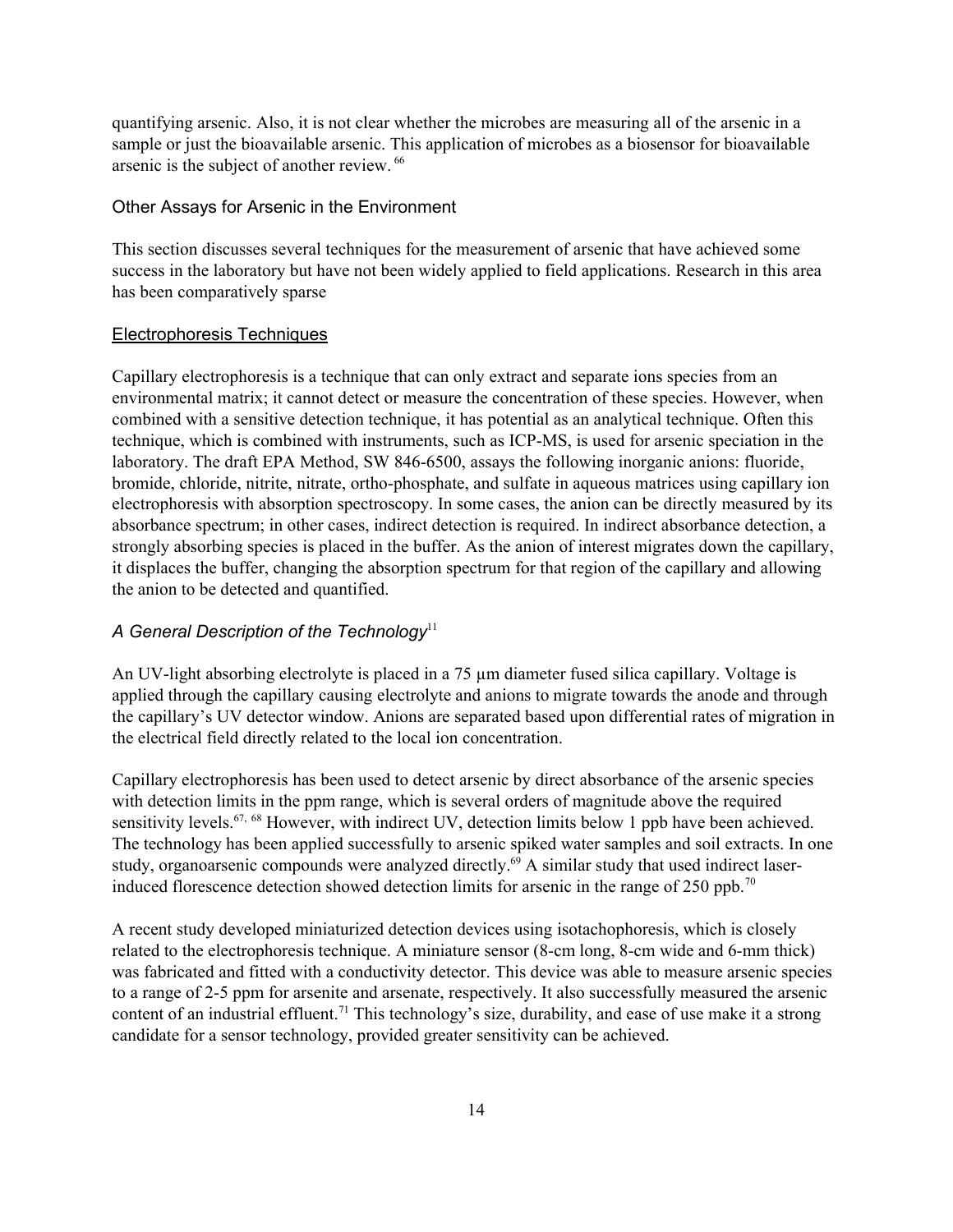#### Laser Induced Breakdown Spectroscopy (LIBS) for the Detection of Arsenic

#### *A General Description of the Technology 72*

Laser-induced breakdown spectroscopy can determine the elemental composition of aerosols, liquids, gases, and solids qualitatively and quantitatively in real time with a single laser pulse. A high-powered, pulsed laser beam is focused directly into the targeted sample to form a small laser-induced breakdown, called a laser spark. The resulting high-temperature plasma is sufficient to vaporize, atomize, and electronically excite a small amount of the sample matter. The electrons within these atoms gain energy, and subsequently emit light at characteristic wavelengths as the plasma cools and the electrons relax to their original condition (i.e., ground state). This process, which is known as atomic emission, forms the basis of LIBS as an analytical technique. The resulting emissions frequency spectrum is a fingerprint of the elemental composition of the sample but not its speciation. After calibration, the intensity of each peak in the spectrum can be used to quantify elemental concentrations.

LIBS has become very useful for the detection of a wide variety of RCRA metals in soil. It has been combined with a cone penetrometer, in combination with XRF into the SCAPS system, for the in situ analyses of RCRA metals in subsurface soils.<sup>50, 51</sup> The DOE Environmental Management program has combined a similar system with a cone penetrometer equipped with a LIBS system.<sup>72</sup> Typical detection limits for the SCAPS LIBS sensor are 1-10 ppm for lead, chromium, and cadmium, making it a good complement to the XRF capabilities of the SCAPS system.<sup>51</sup> Recently, a portable LIBS field unit successfully measured lead contamination in soils with a detection limit on the order of 100 ppm,<sup>73</sup> making this technique a good complement to the hand-held XRF devices for lead detection. However, the LIBS detection limits for arsenic preclude its successful application for arsenic analysis. Detection limits for LIBS are a function of several variables, including the intensity of the emission line(s) for a specific metal, plasma temperature, soil moisture, and grain size, as well as detector signal to noise. Reported detection limits for arsenic, such as the 705 ppm achieved in contaminated Los Alamos soil, are considered poor when compared with other techniques.<sup>74</sup> A final detection limit of 530 ppm was reported for the SCAPS equipped with LIBS in laboratory studies; the device was not tested on arsenic in the field.75 Although improvements to this technique have reportedly brought this limit down to 400 ppm,76 the technology requires more research to improve the detection limits for arsenic.

Table 4 contains the summary of the assays discussed in this section. Although LIBS may become a promising analytical technique, current studies indicate poor sensitivity, and because the technique vaporizes the sample arsenic, speciation is not possible while electrophoresis techniques show great potential for field applications and sensors.

#### New Analytical Technologies with Possible Applications for Arsenic Analysis

Analytical techniques that have been successfully applied to other environmental species could be applied to arsenic detection in the field. In general, this section considers only those techniques that have successfully detected low levels (below ppm) of inorganic oxyanions that have a similar structure, and chemical behavior to their arsenic counterparts, e.g., chromate, phosphate, and perchlorate.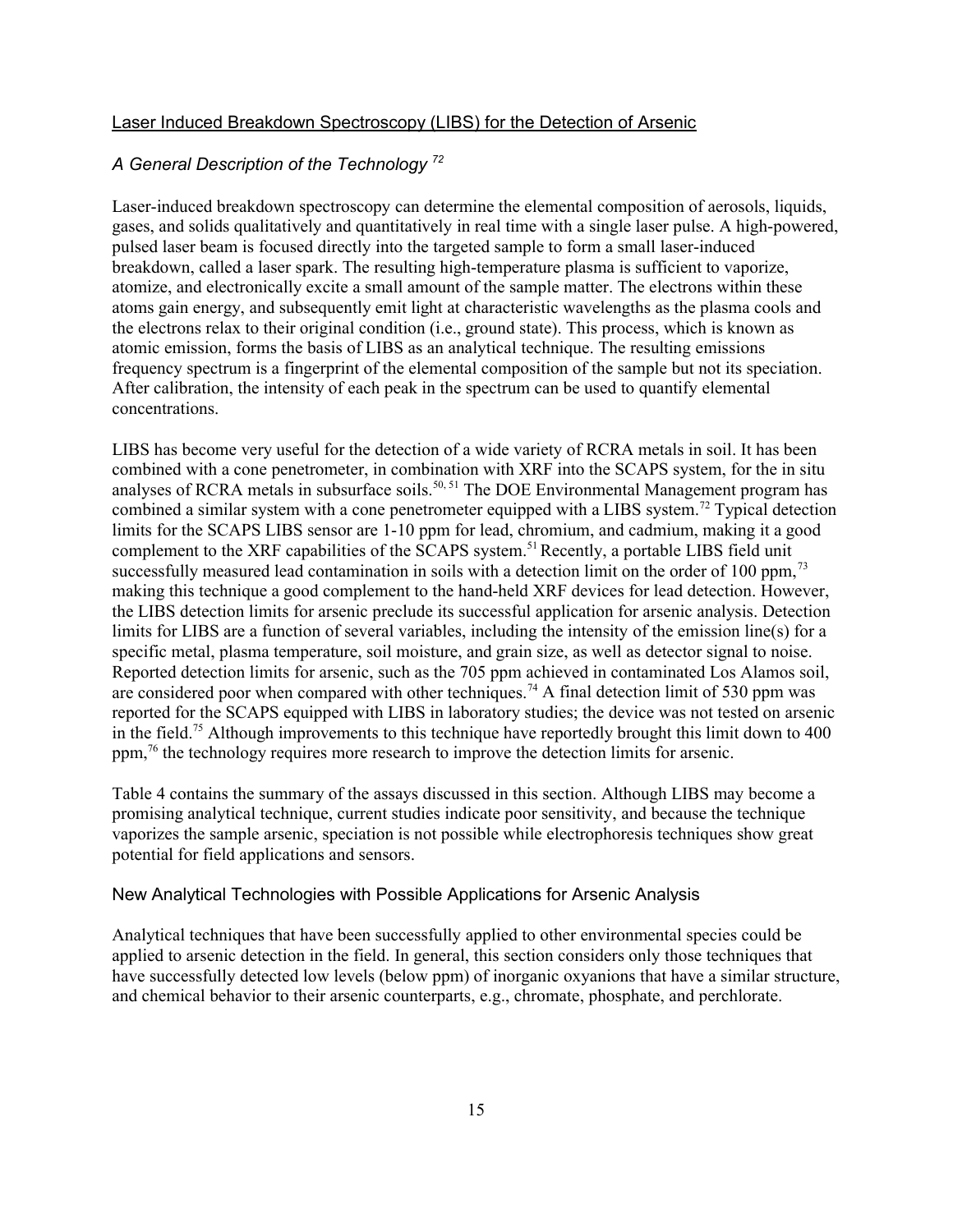| Method                                                        | Media  | MDL                | Positives              | Negatives                                                         | Comments                                                        |
|---------------------------------------------------------------|--------|--------------------|------------------------|-------------------------------------------------------------------|-----------------------------------------------------------------|
| Electrophoresis Techniques                                    |        |                    |                        |                                                                   |                                                                 |
| Capillary<br>electrophoresis <sup>67,</sup><br>68, 69, 70     | Liquid | Less than<br>1 ppb | High sensitivity       | Requires indirect<br>measurement methods<br>for arsenic detection | Good separation<br>capabilities allow for<br>arsenic speciation |
|                                                               |        |                    |                        |                                                                   | Capable of wider<br>application with other<br>assays            |
| Isotachophoresis <sup>71</sup>                                | Liquid | $2-5$ ppm          | Highly compact         | Poor sensitivity                                                  | Strong possibilities for<br>sensor development                  |
| Laser Techniques                                              |        |                    |                        |                                                                   |                                                                 |
| Laser Induced<br>Breakdown<br>Spectroscopy <sup>72, 73,</sup> | Solid  | $400$ ppm          | Fast<br>Remote sensing | Requires highly<br>trained personnel                              | Has been attached to a<br>cone penetrometer 50, 51, 72          |
| 74, 75, 76                                                    |        |                    | possibilities          | No speciation<br>possible                                         | Portable unit available <sup>73</sup>                           |
|                                                               |        |                    | Multiple species       |                                                                   | Low sensitivity                                                 |
|                                                               |        |                    | can be measured        | High-powered laser<br>requires safety<br>precautions              | precludes wider use                                             |

Table 4. Miscellaneous Assays for the Detection of Arsenic

#### Microcantilever Sensors

#### *A General Description of the Technology 77*, 78

Recently, a new set of environmental sensors has been developed from Atomic Force Microscopy (AFM) technologies, permitting atomic and molecular scale resolution of surfaces. These sensors use the micrometer scale cantilever (microcantilever) or springboard that is fabricated for AFM. These miniature cantilevers are coated with a "detector film" that interacts with the desired species. When the desired species adsorbs onto this film, it causes one of several changes: surface stress, a temperature change, or increased mass. These surface changes all result in the microcantilever deforming (bending). Although this deformation can be measured in several ways, laser reflection is the standard method.

At present, this technology has been applied to sensors for the detection of chromate<sup>79</sup> and cesium.<sup>80</sup> These sensors all demonstrated excellent sensitivity, capable of ppb detection limits, and high selectivity. It may be possible to design a coating capable of selectively binding arsenic. Preliminary results from this technology indicate excellent potential for developing a highly specific, highly sensitive arsenic sensor.

#### Surface Enhanced Raman Spectroscopy

#### *A General Description of the Technology*

Surface Enhanced Raman Spectroscopy (SERS) is a powerful tool for classifying unknown chemicals by their vibrational spectra. A molecule is adsorbed onto a specially prepared metal surface (usually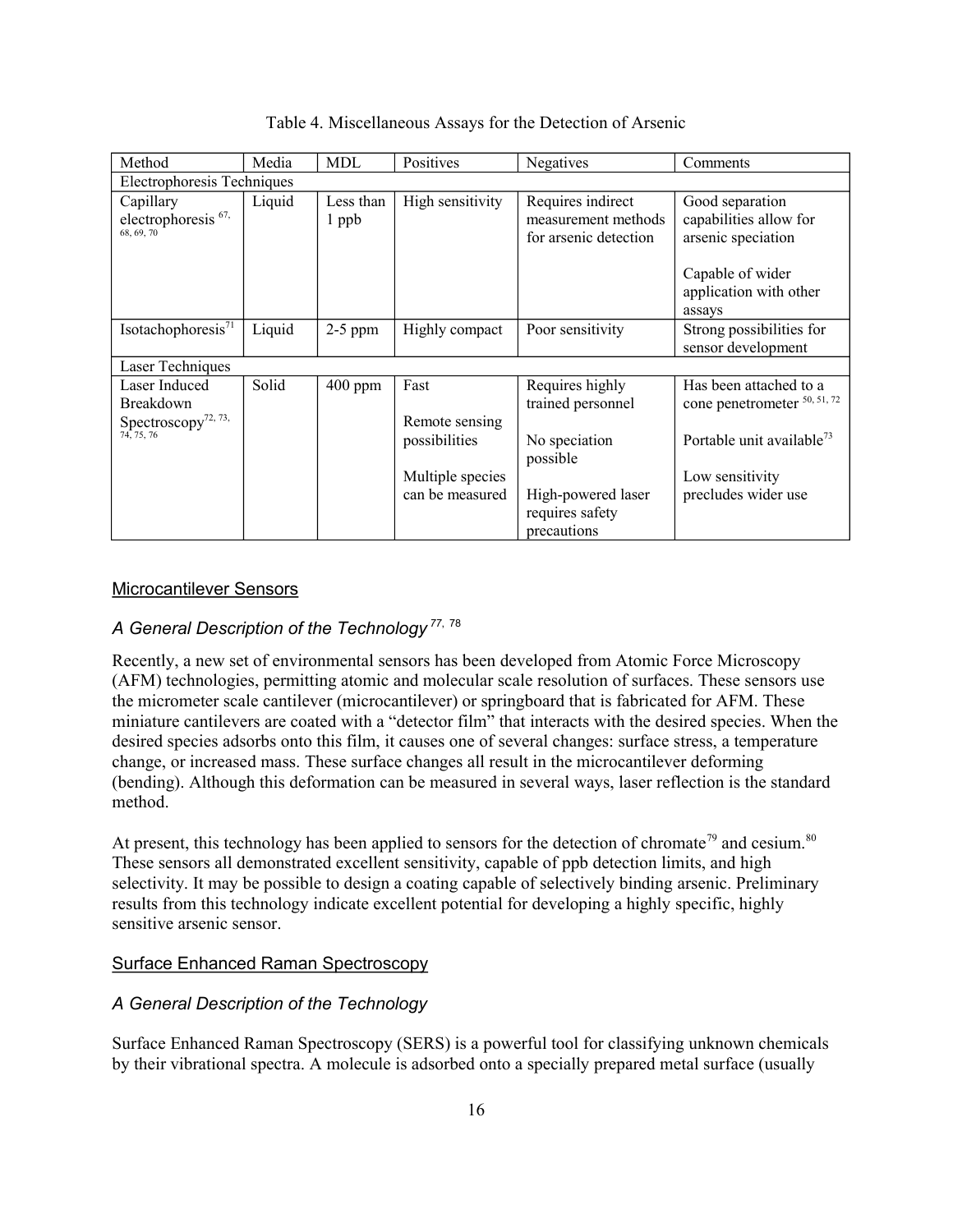silver), and laser light is reflected off the adsorbed molecule. The change in wavelength of the scattered light is dependent on the vibrational spectrum of a target molecule and is an indication of its structure. The Raman spectrum can uniquely "fingerprint" the desired molecular species, and with computer assistance, it can specifically identify and quantify a single chemical species in a large sampling environment. Raman spectra of arsenite and arsenate in solution<sup>20, 81</sup> and soils,  $82$  are known, although MDLs have not been determined.

Raman spectroscopy identifies and quantitates the concentration of molecules by carefully measuring the wavelength and intensity of the laser light scattering. Researchers developed a sensor that uses cationic-coated silver particles as substrates to detect perchlorate, chromate, dichromate, and cyanide anions. The coating attracts the anions to the SERS substrate where they are identified and quantified by their characteristic Raman scattering. The investigators were able to detect chromate anions to levels of 60 ppb.83 If SERS technology demonstrates similar sensitivity and selectivity for detecting arsenic compounds in environmental field studies, it can be developed into a possible field portable detection system.

### **Conclusions**

Accurate, fast measurement of arsenic in the field remains a technical challenge. Technological advances in a variety of instruments have met with varying success. However, the central goal of developing field assays that reliably and reproducibly quantify arsenic has not been achieved. Table 5 identifies and comments on technologies that have demonstrated promise. For instance, the XRF methods have the capability of measuring a variety of metals in addition to arsenic. XRF also is noted for being able to measure both solids and aqueous samples (groundwater) in the field. The colorimetric methods, when combined with separation technologies and spectrometers, also have reliable sensitivities with potential for measuring arsenic speciation. ASV appears to be very promising except for the limitations on whether arsenate can be directly measured and for possible interference from other metals.

The literature review for this report suggests that a lack of capability for the field measurements of organoarsenic compounds. Although acknowledged to be less acutely toxic than inorganic arsenic, these compounds still comprise an important fraction of the total environmental arsenic and should not be discounted from environmental arsenic analysis. Similar efforts should also be applied to arsenic sulfur species.

Minimal research and development has occurred on an independent, field ready sensor technology for arsenic. Although one compact sensor unit has been developed, its sensitivity is inadequate.<sup>71</sup>

Microcantilever-based sensors offer strong potential for use in arsenic detection. However, a cantilever-based sensor for arsenic has not been developed. SERS-based field analytical systems show similar potential, but neither of these technologies has been applied to arsenic detection in either the laboratory or the field.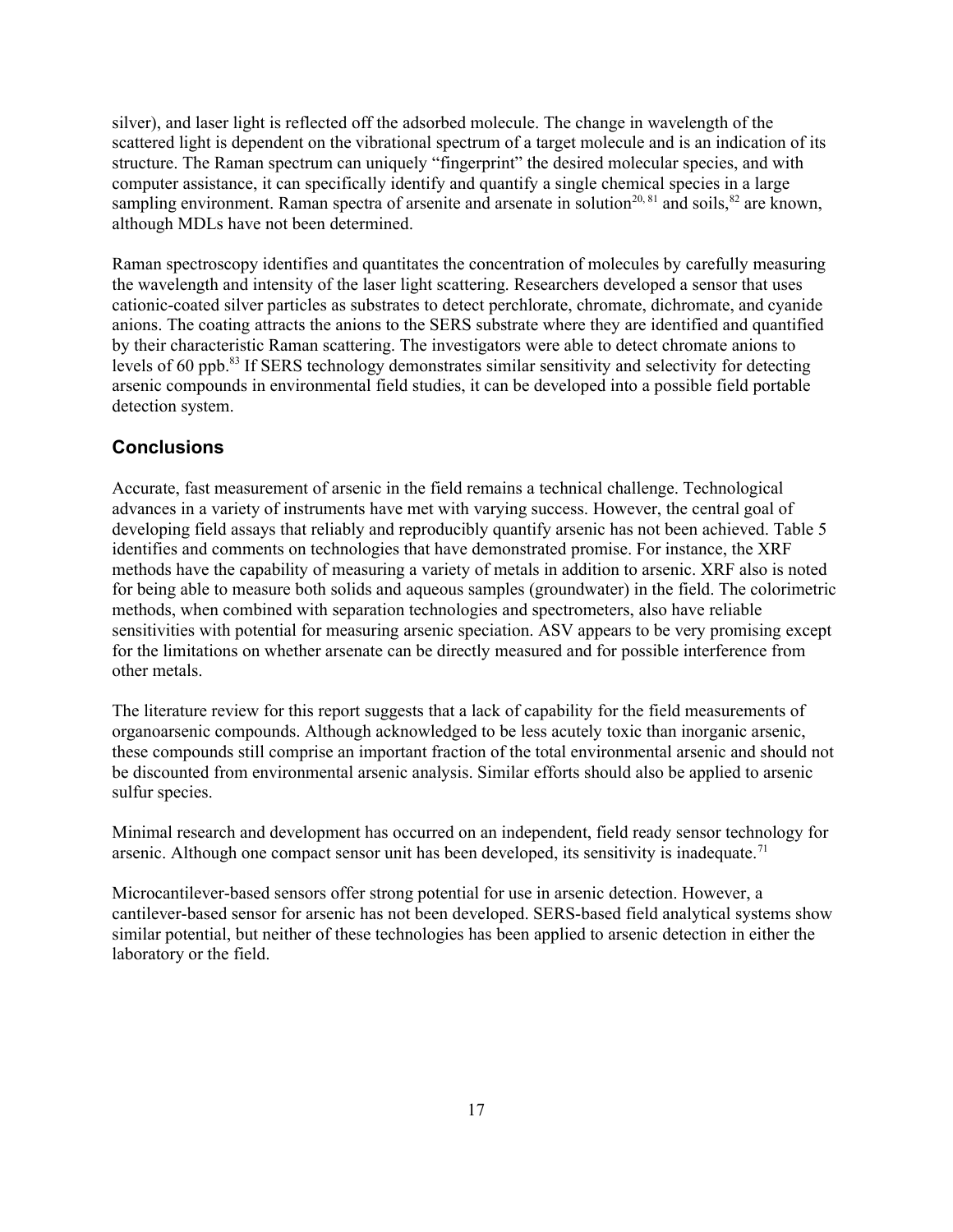| Method                                             | Media   | <b>MDL</b>   | Comments                                                     |
|----------------------------------------------------|---------|--------------|--------------------------------------------------------------|
| <b>Current Technologies</b>                        |         |              |                                                              |
| Colorimetric Assays <sup>28,30</sup>               | Liquid  | $1-30$ ppb   | Quantitative readings can only be obtained with              |
|                                                    |         |              | the use of an absorption spectrometer                        |
|                                                    |         |              |                                                              |
|                                                    |         |              | Limited to arsenite and arsenate, some promise               |
| XRF hand held devices <sup>47</sup>                |         |              | for speciation                                               |
|                                                    | Solids  | 60 ppm       | Measures a wide spectrum of metals in addition<br>to arsenic |
| ASV <sup>33, 55</sup>                              | Liquids | $0.1$ ppb    | High sensitivity                                             |
| <b>Research Efforts for Technologies</b>           |         |              |                                                              |
| Colorimetric Assays <sup>37, 38,</sup>             | Liquid  | 1 ppb        | The use of separation technologies with a                    |
| 42, 43, 44, 45                                     |         |              | spectrometer can greatly enhance the sensitivity             |
|                                                    |         |              | and reliability of the assay. Some possibilities for         |
|                                                    |         |              | arsenic speciation.                                          |
|                                                    |         |              |                                                              |
|                                                    |         |              | Electrochemical measurement of the                           |
|                                                    |         |              | polyoxometallate could also be used to enhance               |
|                                                    |         |              | sensitivity as well as selectivity                           |
| Electrophoreses                                    | Liquid  | 2 ppm to     | Some possibilities for a compact sensor unit                 |
| Techniques <sup>67, 68, 69, 70, 71</sup>           |         | $0.25$ ppb   |                                                              |
|                                                    |         |              | One of the few techniques that has directly                  |
|                                                    |         |              | measured organoarsenic compounds                             |
| LIBS <sup>72, 73, 74, 75, 76</sup>                 | Solids  | 400 ppm      | Poor sensitivity                                             |
| $\overline{\text{ASV}^{57,59,\,60}}$               | Liquid  | $0.5 - 0.05$ | There is some debate in the literature about the             |
|                                                    |         | ppb          | capability to measure both arsenite and arsenate             |
|                                                    |         |              | Interference from other environmental metals a               |
|                                                    |         |              | concern                                                      |
| $XRF^{53, 54}$                                     | Liquids | 50 ppm       | Capable of measuring a wide spectrum of metals               |
|                                                    |         |              | in a sample                                                  |
| Bioassay <sup>62, 64, 65</sup>                     | Liquids | $10$ ppb     | Mainly a semiquantitative assay for arsenate and             |
|                                                    |         |              | arsenite in water. There are uncertainties about             |
|                                                    |         |              | true measurements as opposed to determining                  |
|                                                    |         |              | bioavailabile arsenic                                        |
| Analytical Technologies Not Yet Applied to Arsenic |         |              |                                                              |
| Microcantilever                                    | Liquid  | NA           | Has not been applied to arsenic but outstanding              |
| Based Sensors <sup>79, 80</sup>                    |         |              | selectivity and sensitivity for a wide variety of            |
|                                                    |         |              | other systems are promising                                  |
| <b>Surface Enhanced</b>                            | Liquid  | NA           | Has not been applied to arsenic but outstanding              |
| Raman <sup>83</sup>                                |         |              | selectivity and sensitivity for chromate and other           |
|                                                    |         |              | anions are promising                                         |

## Table 5. A General Summary of Arsenic Detection Techniques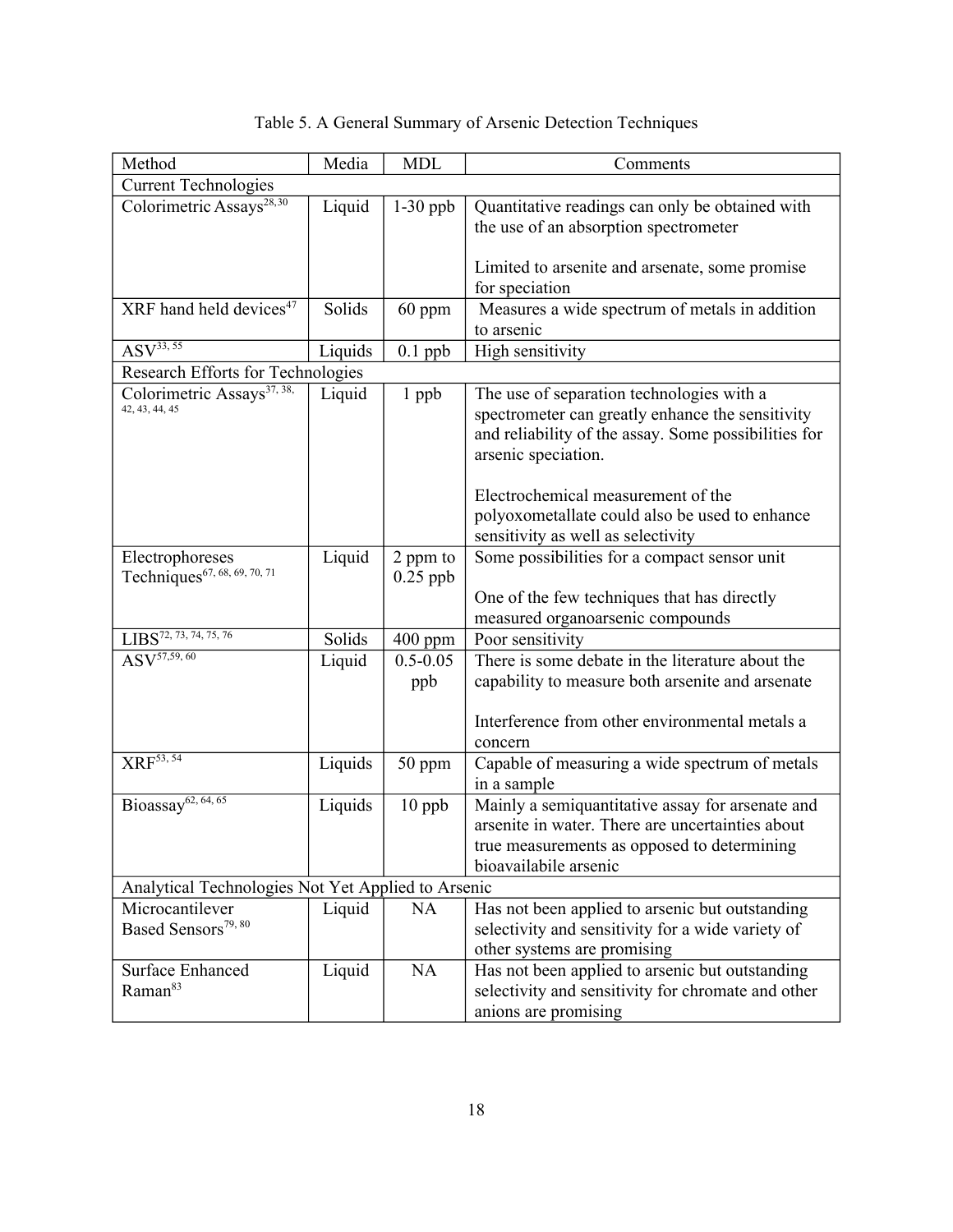# **Appendix: List of Acronyms**

| <b>AFM</b>     | atomic force microscopy                                  |
|----------------|----------------------------------------------------------|
| <b>AFS</b>     | atomic fluorescence spectroscopy                         |
| <b>ASAP</b>    | adaptive sampling and analysis programs                  |
| <b>ASV</b>     | anodic stripping voltammetry                             |
| <b>DNA</b>     | deoxyribonucleic acid                                    |
| <b>DOD</b>     | Department of Defense                                    |
| <b>DOE</b>     | Department of Energy                                     |
| <b>EPA</b>     | <b>Environmental Protection Agency</b>                   |
| <b>ESTCP</b>   | Environmental Security Technology Certification Program  |
| <b>ETV</b>     | <b>Environmental Technology Verification</b>             |
| <b>GFAA</b>    | graphite furnace atomic absorption                       |
| <b>HGAAS</b>   | hydride generation atomic absorption spectroscopy        |
| <b>ICP-AES</b> | inductively coupled plasma-atomic emission spectrometry  |
| <b>ICP-MS</b>  | inductively coupled plasma-mass spectrometry             |
| <b>LIBS</b>    | laser induced breakdown spectroscopy                     |
| <b>MCL</b>     | maximum contaminant level                                |
| <b>MDL</b>     | method detection limit                                   |
| <b>NPL</b>     | National Priority List                                   |
| <b>OSHA</b>    | Occupational Safety and Health Administration            |
| ppb            | parts per billion                                        |
| ppm            | parts per million                                        |
| ppmy           | parts per million by volume                              |
| <b>RCRA</b>    | Resource Conservation and Recovery Act                   |
| <b>SBIR</b>    | small business innovation research                       |
| <b>SCAPS</b>   | site characterization and analysis penetrometer system   |
| <b>SERDP</b>   | Strategic Environmental Research and Development program |
| <b>SERS</b>    | surface enhanced Raman spectroscopy                      |
| <b>TCLP</b>    | toxicity characteristic leaching procedure               |
| <b>TLV</b>     | threshold limiting value                                 |
| <b>WHO</b>     | World Health Organization                                |
| <b>XRF</b>     | x-ray fluorescence                                       |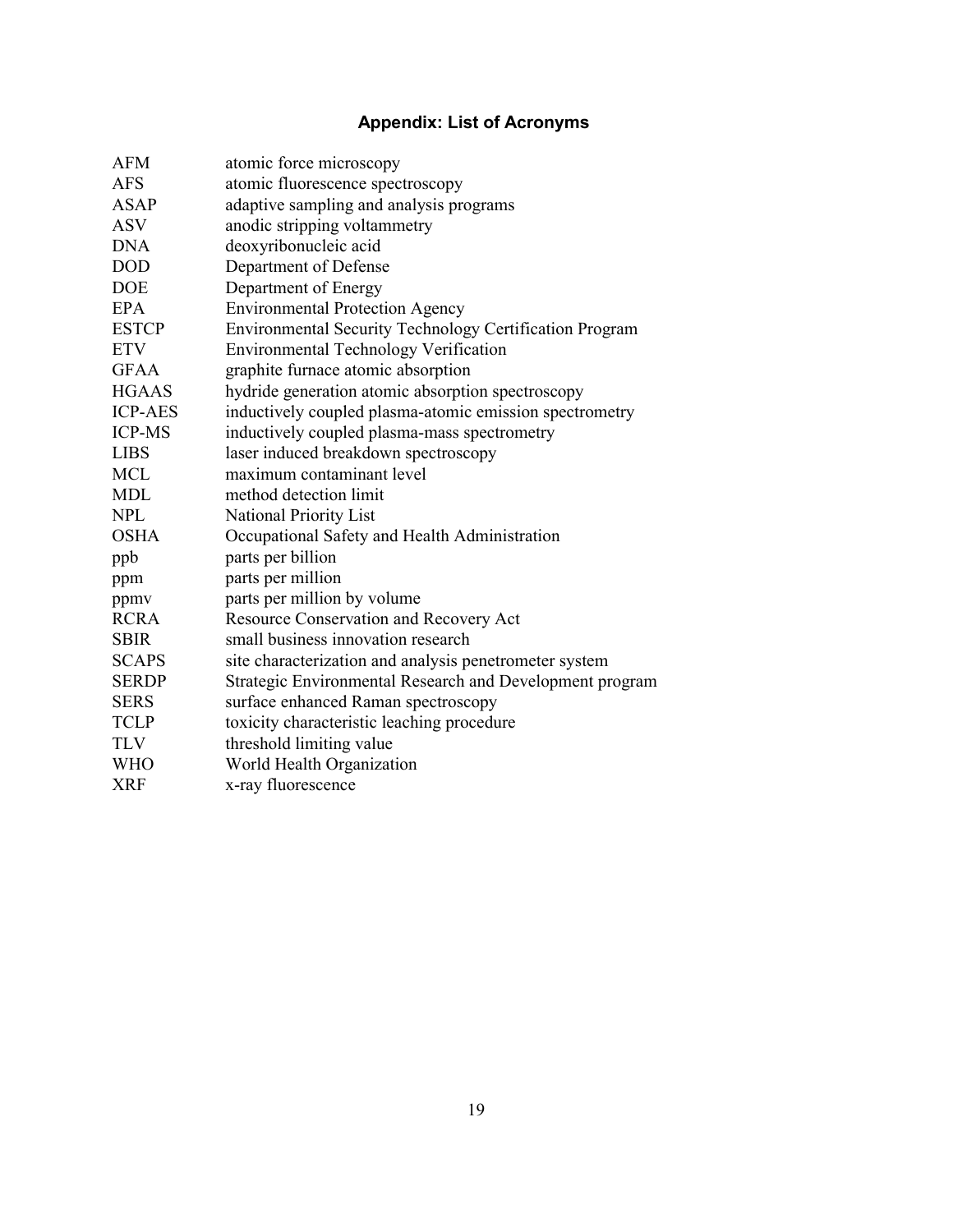#### **References**

<sup>1</sup> World Health Organization. *Arsenic in Drinking Water*. Fact Sheet No. 210, May 2001. ([http://www.who.int/inf](http://www.who.int/inf-)fs/en/fact210.html)

2 Cullen, W.R.; and Reimer, K.J. Arsenic Speciation in the Environment. *Chem. Rev*., 1989, 89, 713-784.

3 U.S. Environmental Protection Agency. *Locating and Estimating Air Emissions from Sources of Arsenic and Arsenic Compounds*. U.S. EPA, Office of Air Quality Planning and Standards, Research Triangle Park, NC. EPA-454-R-98-013. June 1998.

4 Hingston J.A.; Collins, C.D.; Murphy, R.J.; and Lester, J.N. Leaching Chromated Copper Arsenic Wood Preservatives: a Review. *Environ. Pollution*, 2001, 111, 53-66.

<sup>5</sup> Kristen, K. Arsenic in Old Herbicides Comes Back to Haunt Denver. *Environ. Sci. and Technol.*, 2000, 34, 376A, 6<br>6 Avotte, J.D.: Montgomery, D.J.: Elanagan, S.M.: and Pobinson, K.W. Arsenic in Groundwater in Eastern N <sup>6</sup> Ayotte, J.D.; Montgomery, D.L.; Flanagan, S.M.; and Robinson, K.W. Arsenic in Groundwater in Eastern New England: Occurrence, Controls, and Human Health Implications. *Environ. Sci. and Technol*., 2003, 37, 2075-2083.

7 Kumar, B.; and Suzuki, K.T. Arsenic Round the World: a Review. *Talanta*, 2002, 58, 201-235.

8 Davis, A.; Sherwin; D.; Ditmars, R.; and Hoenke, K.A. An Analysis of Arsenic Records of Decision. *Environ. Sci. and Technol.*, 2001, 35, 2401-2406.

9 Crumbling, D.M.; Groenjes C.; Lesnik, B.; Lynch, K.; Shockley, J.; Vanee, J.; Howe, R.; Keith, L.; McKenna, J.; and Peck, D. Managing Uncertainty in Environmental Decisions. *Environ. Sci. and Technol*., 2001, 33, 3686-3688. 10 U.S. Department of Energy. *Adaptive Sampling and Analysis Programs (ASAPs)*. DOE/EM-0592. OST/TMS ID 2946. August 2001.

11 U.S. Environmental Protection Agency. *Test Methods for Evaluating Solid Waste, Physical/Chemical Methods (SW-846)*. ([http://www.epa.gov/epaoswer/hazwaste/test/sw846.htm\)](http://www.epa.gov/epaoswer/hazwaste/test/sw846.htm)

12 Gong, Z.; Lu, X.; Ma, M.; Watt, C.; and Le, C. Arsenic Speciation Analysis. *Talanta*, 2002, 58, 77-96.

13 Jain, C.K.; and Alli, I. Arsenic: Occurrence, Toxicity and Speciation Techniques. *Water Res*., 2000, 34(17), 4304 4312.

<sup>14</sup> Garcia-Manyes, S.; Jimenez, G.; Padro, A.; Rubio, R.; and Rauret, G. Arsenic Speciation in Contaminated Soils. *Talanta*, 2002, 58, 97-109.

<sup>15</sup> Matera, V.; LeHecho, I.; Laboudigue, A.; Thomas, P.; Tellier, S.; and Astruc, M. A Methodological Approach for the Identification of Arsenic Bearing Phases in Polluted Soils. *Environ. Pollution*, 2003, 126, 51-64, and references cited therein.

<sup>16</sup> Macur, R.E.; Jackson, C.R.; Botero, L.M.; McDermott, T.R.; and Inskeep, W.P. Bacterial Populations Associated with the Oxidation and Reduction of Arsenic in an Unsaturated Soil. *Environ. Sci. Technol*. 2004, 38,104-111.

<sup>17</sup> Le, X.C.; Yalscin, S.; and Ma, M. Speciation of Submicrogram per Liter Levels of Arsenic in Water: On Site Species Separation Integrated with Sample Collection. *Environ. Sci. and Technol*., 2000, 34, 2342-2347.

<sup>18</sup> Anderson, L.C.D. and Bruland, K.W. Biogeochemistry of Arsenic in Natural Waters: The Importance of Methylated Species. *Environ. Sci. and Technol*., 1991, 25, 420-427.

<sup>19</sup>Floroiu, R.M.; Davis, A.P.; and Torrents, A. Kinetics and Mechanism of As<sub>2</sub>S<sub>3</sub> (am) Dissolution under N<sub>2</sub>. *Environ. Sci. Technol.,* 2004, 38,1031-1037.

<sup>20</sup> Wood, S.A.; Tait, C.D.; and Janecky, D.R. A Raman Spectroscopic Study of Arsenite and Thioarsenite Species in Aqueous Solution at 25°C. *Geochem. Trans.*, 2002, 3(4), 31-39.

<sup>21</sup> Hogue, C. Metal Matter, As EPA Looks at Regulation of Metals, It Faces Issues Not Found with Organic Chemicals. *Chemical and Engineering News*, 2002, 80, 40.

22 Ehlers, L.J.; Luthy, R.G. Contaminant Bioavailability in Soil and Sediment. *Environ. Sci. and Technol*., 1999, 33, 3686-3688.

<sup>23</sup> Gomez-Ariza, J.L., Sanchez-Rodas, D., Giraldez, I. and Morales, E., 2000. A Comparison Between ICP-MS and AFS Detection for Arsenic Speciation in Environmental Samples. *Talanta*, 2000, 51, 257-268.

<sup>24</sup> U.S. Environmental Protection Agency. *Analytical Methods Support Document for Arsenic in Drinking Water*. U.S. EPA, Office of Water, Targeting and Analysis Branch. EPA-815-R-00-010. December 1999.

<sup>25</sup> 40 CFR Parts 9, 141, and 142, National Primary Drinking Water Regulations; Arsenic and Clarifications to Compliance and New Source Contaminants Monitoring: Final Rule.

26 U.S. Environmental Protection Agency. *Arsenic Treatment Technologies for Soil, Waste, and Water.* EPA-542-R-02-004. September 2002.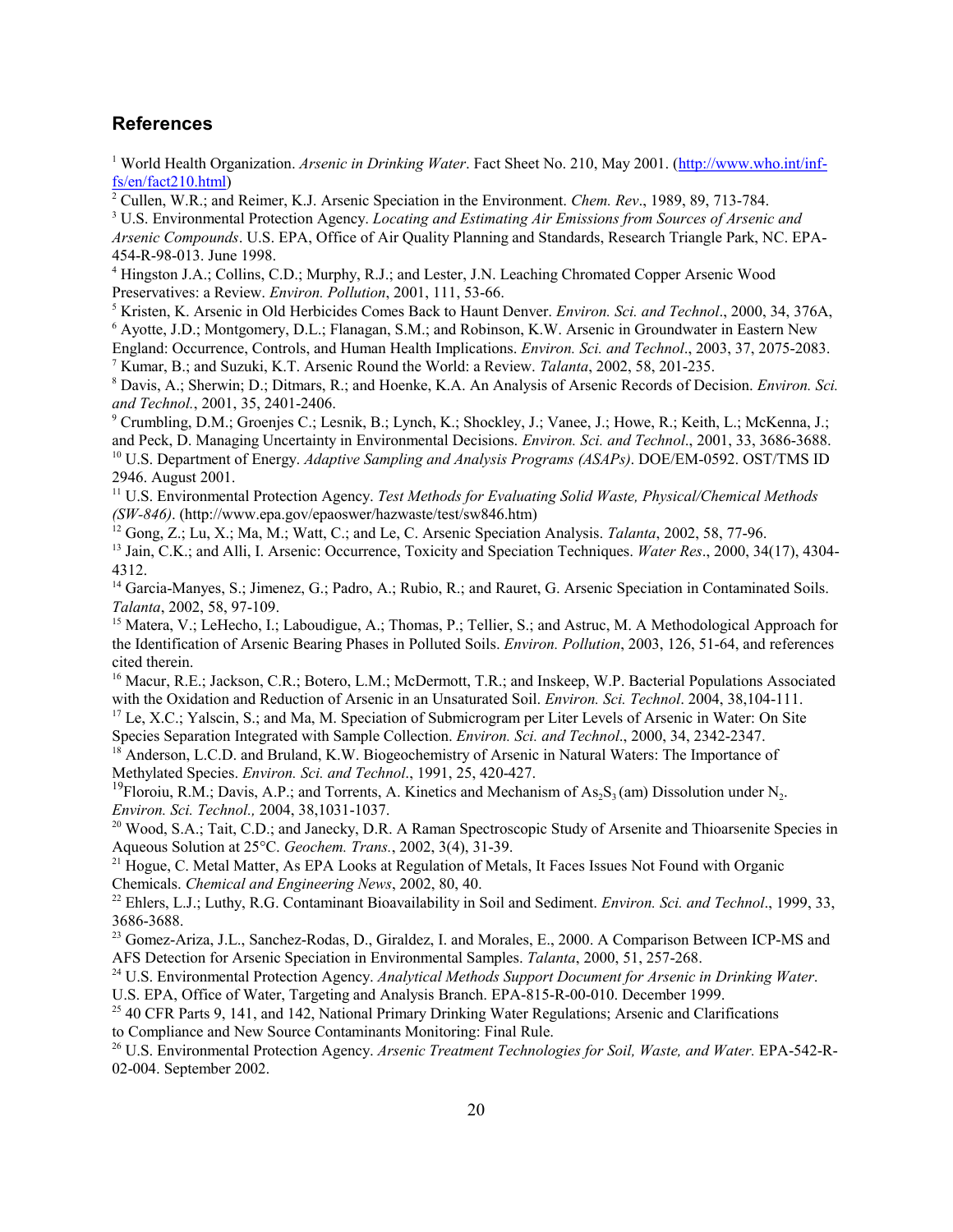27 U.S. Environmental Protection Agency. *U.S. EPA Workshop on Managing Arsenic Risks to the Environment: Characterization of Waste, Chemistry, and Treatment and Disposal*, May 1-3, 2001, Denver, CO. [\(http://www.epa.gov/ttbnrmrl/arsenictech.htm](http://www.epa.gov/ttbnrmrl/arsenictech.htm)).

<sup>28</sup> Kinniburgh, D.G.; and Kosmus, W. Arsenic Contamination in Groundwater: Some Analytical Considerations. *Talanta*, 2002, 58, 165-180.

29 Erickson, B.E. Field Kits Fail to Provide Accurate Measure of Arsenic in Groundwater. *Environ. Sci. and Technol.*, 2003, 37, 35A-38A.<br><sup>30</sup> Rahman, M.M.; Mukherjee, D.; Semgupta, M.K.; Chowdury, U.K.; Lodh, D.; Chanda, C.R.; Roy, S.; Selim,

M.D.; Quamruzzaman, Q.; Milton, A.H.; Shahidullah, S.M.; Rahman, T.; and Chakraborti, D. Effectiveness and Reliability of Arsenic Field Testing Kits: Are the Million Dollar Screening Projects Effective or Not? *Environ. Sci. and Technol.*, 2002, 36, 5385-5394.

<sup>31</sup> Hussam, A.; Alauddin, M.; Khan, A.H.; Rasul, S.B.; and Munir, A.K.M. Evaluation of Arsine Generation in Arsenic Field Kit. *Environ. Sci. and Technol*., 1999, 33, 3686-3688.

32 U.S. Environmental Protection Agency. *Field Analytic Technologies Encyclopedia: X-Ray Fluorescence*. [\(http://fate.clu-in.org/xrf.asp?techtypeid=49\)](http://fate.clu-in.org/xrf.asp?techtypeid=49)

<sup>33</sup> U.S. Environmental Protection Agency. Verifications: Arsenic Test Kits. U.S. EPA, Environmental Technology Verification Program. ([http://www.epa.gov/etv/verifications/vcenter1-21.html\)](http://www.epa.gov/etv/verifications/vcenter1-21.html)

34 Hach Company. Arsenic Test Kit. Lit. No. 3778.

[\(http://ecommerce.hach.com/stores/hach/pdfs/literature/L3778.pdf\)](http://ecommerce.hach.com/stores/hach/pdfs/literature/L3778.pdf)

35 Bognar, John A.. *Final Report: Rapid, Accurate, Single-Step Test Strip for Low Level of Arsenic in Water*. U.S. EPA, National Center for Environmental Research, 2001.

[\(http://cfpub.epa.gov/ncer\\_abstracts/index.cfm/fuseaction/display.abstractDetail/abstract/1719/report/F\)](http://cfpub.epa.gov/ncer_abstracts/index.cfm/fuseaction/display.abstractDetail/abstract/1719/report/F)

36 Arbab-Zavar, M.H.; and Hashemi, M. Evaluation of Electrochmical Hydride Generation for Spectrophotometric Determination of As(III) by Silver Diethyldithiocarbamate. *Talanta*, 2000, 52, 1007-1014.

37 Kundu, S.; Ghosh, S.K.; Mandal, M.; Pal, T.; and Pal, A. Spectrophotometric Determination of Arsenic via Arsine Generation and In-Situ Color Bleaching of Methylene Blue (MB) in Micellar Medium. *Talanta*, 2002, 58, 935-942.

<sup>38</sup> Kundu, S.; Ghosh, S.K.; Mandal, M.; and Pal, T. Micelle Bound Redox Dye Marker for Nanogram Level Arsenic Detection Promoted by Nanoparticles. *New J. of Chem*., 2002, 26(8), 1081-1084.

<sup>39</sup> Metelka, R.; Slavkova, S.; and Vytras, K. Determination of Arsenate and Organic Arsenic via Potentiometric Titration of Its Heteropoly Anions. *Talanta*, 2002, 58, 147-151.

40 Lenoble, V.; Deluchat, V.; Serpaud, B.; and Bollinger, J.C. Arsenite Oxidation and Arsenate Determination by the Molybdene Blue Method. *Talanta*, (2003, in press, 10 pp.).

41 Fairhall, L.T., Dunn, R.C.; Sharpless, N.E.; and Pritchard, E.A. *The Toxicity of Molybdenum*, U. S. Public Health Service, Public Health Bulletin, 1945, 293.

<sup>42</sup> Dedkova, V.P.; Shvova, O.P.; and Savvin, S.B. Determination of Arsenic(V) as a Heteropoly Acid After its Adsorption on a Fibrous Anion Exchanger. *J. Anal. Chem*., 2002, 57(4), 298-302.

43 Rapasinghe, T.; Cardwell, T.J.; Cattrall, R.W.; Luque de Castro, M.; and Kolev, S.D. Pervaporation-Flow Injection Determination of Arsenic Based on Hydride Generation and the Molybdenum Blue Reaction. *Anal. Chim. Acta*, 2001, 445, 229-238.

44 Johnson, R.L.; and Aldstadt III, J.H. Quantitative Trace Level Speciation of Arsenite and Arsenate in Drinking Water by Ion Chromatography. *Analyst*, 2002, 127, 1305-1311.

45 Dasgupta, P.K.; Huang, H.; Zhang, G.; and Cobb, G.P. Photometric Measurement of Trace As(III) and As(V) in Drinking Water. *Talanta*, 2002, 58, 153-164.

46 Potts, P.J.; Ramsey, M.H.; and Carlisle, J. Portable X-Ray Fluorescence in the Characterization of Arsenic Contamination Associated with Industrial Buildings at a Heritage Arsenic Works Near Redruth, Cornwall, UK. *J. Environ. Monit*., 2002, 4, 1017-1024.

47 U.S. Environmental Protection Agency. Verifications: X-Ray Fluorescence Analyzers (Field Portable). U.S. EPA, Environmental Technology Verification Program. ([http://www.epa.gov/etv/verifications/vcenter1-18.html\)](http://www.epa.gov/etv/verifications/vcenter1-18.html) 48 Thomsen, W. and Schatzlein, D. Advances in Field Portable XRF. *Spectroscopy*, 2002, 17(7), 14-21.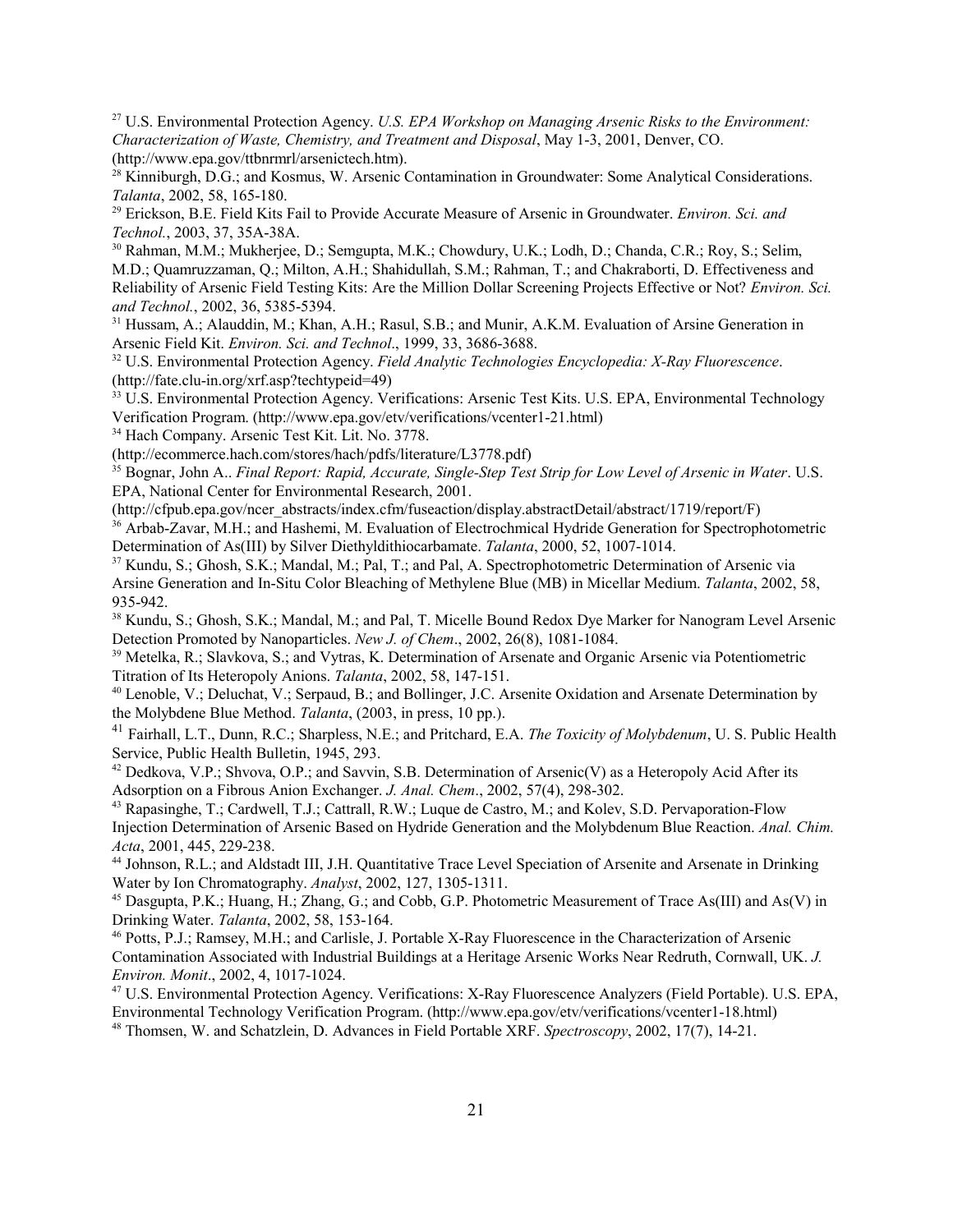49 U.S. Nuclear Regulatory Commisssion. 10 CFR Parts 30, 31, and 32: Requirements for Certain Generally Licensed Industrial Devices Containing Byproduct Material, Final Rule. Also, *Guidance About Licenses Authorizing Distribution to General Licensees*, NUREG-1556, Vol. 16. ([http://www.nrc.gov/reading-rm/doc](http://www.nrc.gov/reading-rm/doc-)collections/nuregs/staff/sr1556/v16/index.html#  $1\,2$ )

50 Cespedes, E.R.; Lieberman, S.H.; Nielsen, B.J.; and Robitaille, G.E. *Tri-Service Site Characterization and Analysis Penetrometer System (SCAPS) Accelerated Sensor Development Project, Final Report*. U.S. Army Engineer Waterways Experiment Station, Vicksburg, MS. Technical Report SERDP-99-3, September 1999.

<sup>51</sup> Environmental Security Technology Certification Program. Site Characterization and Analysis Penetrometer System (SCAPS) Heavy Metal Sensors. [\(http://www.estcp.org/projects/cleanup/199716o.cfm\)](http://www.estcp.org/projects/cleanup/199716o.cfm)

<sup>52</sup> Peraniemi, S.; and Ahlgren, M. Optimized Arsenic, Selenium and Mercury Determinations in Aqueous Solutions by Energy Dispersive X-Ray Fluorescence After Preconcentration in Zirconium-Loaded Activated Charcoal. *Anal. Chim. Acta*, 1995, 302, 89-95.

53Sbareto, V.M. and Sanchez, H.J. Analysis of Arsenic Pollution in Groundwater Aquifers by X-ray Fluorescence. *Appl. Rad. and Iso*., 2001, 54(5), 37-740.

54 Driscoll, J.N. Determination of ppb Levels of Metals in Water by XRF. *Am. Lab. News*, March 2002, 16-18.

55 Environmental Security Technology Certification Program. Heavy Metals Analyzer.

[\(http://www.estcp.org/projects/compliance/199606v.cfm\)](http://www.estcp.org/projects/compliance/199606v.cfm)

56 Rasul, S.B.; Munir, A.K.M.; Hossain, Z.A.; Khan, A.H.; Alauddin, M.; and Hussam, A. Electrochemical Measurement and Speciation of Inorganic Arsenic in Groundwater of Bangladesh. *Talanta*, 2002, 58, 33-43.

57 Huang, H. and Dasgupta, P.K. A Field-Deployable Instrument for the Measurement and Speciation of Arsenic in Potable Water. *Anal. Chim. Acta*, 1999, 380, 27-37.

58 Dasgupta, P.K , personal communication.

59 Feeney, R. and Kounaves, S.P. On Site Analysis of Arsenic in Groundwater Using a Microfabricated Gold Microelectrode Array. *Anal. Chem*., 2000, 72(10), 2222-2228.

60 Feeney, R. and Kounaves, S.P. Voltammetric Measurement of Arsenic in Natural Waters. *Talanta* , 2002, 58, 5823-5831.

61 Rosen, B.P. Biochemistry of Arsenic Detoxification. *FEBS Lett*., 2002, 529(1), 86-92.

62 Roberto F.; Barnes, J.; and Bruhn, D. Evaluation of a GFP reporter Gene Construct for Environmental Arsenic Detection. *Talanta*, 2002, 58, 181-188.

63 Ma, L.Q.; Komar, K.M.; Tu, C.; Zhang, W.; Cai, Y.; and Kennelley, E.D. A Fern that Hyperaccumulates Arsenic. *Nature*, 2001, 409, 579.

64 Aziz, A. Azolla Filculoides Lam. and A-pinnata R. Brown to Measure Arsenic Pollution in Groundwater. *Bangladesh J. Bot.*, 2001, 30(1), 7-24.<br><sup>65</sup> Stocker, J.; Balluch, D.; Gsell, M.; Harms, H.; Geliciano, J.; Daunert, S.; Malik, K.; and Van de Meer, J.

Development of a Set of Simple Bacterial Biosensors for Quantitative and Rapid Measurements of Arsenite and Arsenate in Water. *Environ. Sci. and Technol*., 2003, 37, 4743-4750.

66 Strosnider, H. *Whole-Cell Bacterial Biosensors and the Detection of Bioavailable Arsenic*. U.S. EPA, Technology Innovation Office, National Network of Environmental Management Studies Fellow Program. August 2003. [\(http://www.clu-in.org/download/char/bacterial\\_biosensors.pdf\)](http://www.clu-in.org/download/char/bacterial_biosensors.pdf)

 $67$  Chen, Z.L.; Lin, J.M.; and Naidu, R. Separation of Arsenic Species by Capillary Electrophoresis with Sample Stacking Techniques. *Anal. and Bioanal. Chem.*, 2003, 375(5), 679-684.

68 Sun, B.G.; Macka, M.; and Haddad, P.R. Separation of Organic and Inorganic Species by Capillary Electrophoresis Using Direct Spectrophotometric Detection. *Electrophoresis*, 2002, 23(15), 2430-2438.

69 Casiot, C.; Alonso, M.C.B.; Boisson, J.; Donard, O.F.X.; and Potin-Gautier, M. Simultaneous Speciation of Arsenic, Selenium, Antimony, and Tellurium Species by Capillary Electrophoresis and UV Detection. *Analyst*, 1998, 123, 2887-2893.

70 Zhang, P.D.; Xu, G.W.; Xiong, J.H.; Zheng, Y.F.; Yang, Q.; and Wei, F.S. Capillary Electrophoresis of Arsenic Species with Indirect Laser Induced Detection. *J. Sep. Sci*., 2002, 25(3), 1555-1559.

71 Prest, J.E.; Baldock, S.J.; Fielden, P.R.; Goddard, N.J.; and Treves Brown, B.J. Miniaturized Isotachophoretic Analysis of Inorganic Arsenic Speciation Using a Planar Polymer Chip with Integrated Conductivity Detection. *J. Chrom. A*, 2003, 990, 325-334.